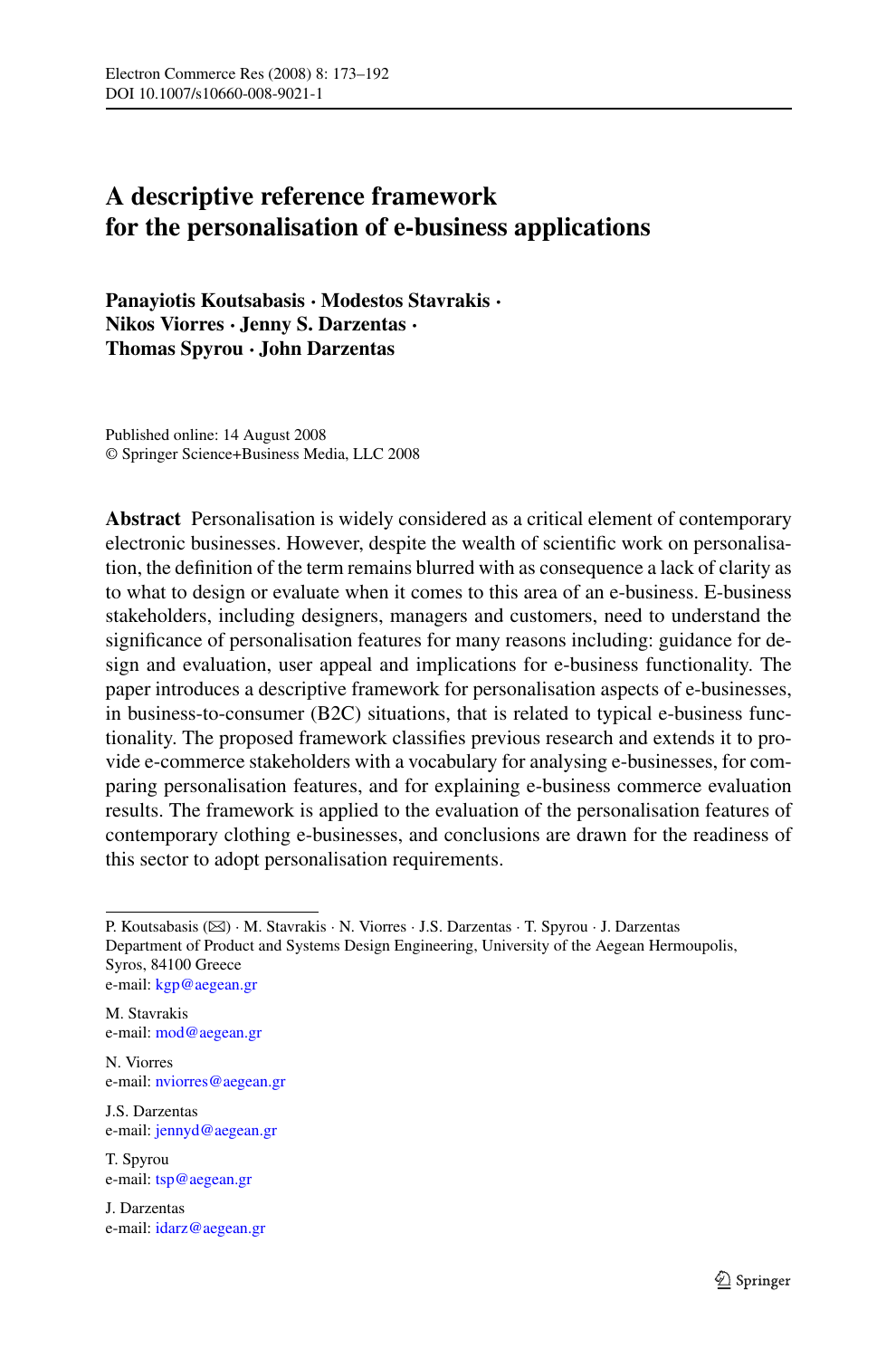**Keywords** Personalisation · E-business · Framework · Case study · Clothing e-business

## **1 Introduction**

Personalisation is widely considered as a critical element of contemporary e-businesses/electronic commerce applications. Personalisation does not apply only for the electronic world; nevertheless technology offers the possibility to remember innumerable customers and adapt services and products to their needs and characteristics. The Personalisation Consortium (http://www.personalization.org) defines the aims of personalisation as to '*better serve the customer by anticipating needs; make the interaction efficient and satisfying for both parties; and build a relationship that encourages the customer to return for subsequent purchases*'. On the Web, personalisation usually refers to adapting Web content, presentation, and interaction so that these satisfy user characteristics and preferences. This being said, it is widely acknowledged that personalisation for the Web is not simply an area with technical dimensions but '*an enterprise strategy designed to address tailoring customer interactions across sales, marketing and customer service*' [\[24](#page-18-0)].

Functions of Web applications that are classified as personalisation are wideranging, from simple display of the end-user's name on a Web page, to product recommendations and user-driven (mass) customisation of products. Likewise, personalisation technologies range from the use of cookies and dynamic page generation, to information filtering, sophisticated user profiling and rule-based inference engines. Despite the wealth of scientific work on personalisation, the concept remains blurred with as consequence a lack of clarity as to what to design or evaluate when it comes to this aspect of conducting e-business. As a result, e-business stakeholders may not safely form an overview about the possibilities and impact of personalisation for e-business. Managers need to be in a position to assess the benefits of various personalisation features and methods in order to make investment decisions. Customers need to be aware of the implications of personalisation regarding their interaction strategies and privacy concerns. Designers need to identify guidelines for design and assessment of personalisation with respect to user characteristics and preferences.

The paper introduces a descriptive reference framework which sets out elements of knowledge that make up personalisation of e-businesses in relation to typical e-business functionality and can be used to inform design and evaluation practices of e-business stakeholders for B2C e-commerce. The framework organises previous research on personalisation and extends it to provide e-business stakeholders with a vocabulary for analysing e-businesses, for comparing personalisation features, and for explaining evaluation results. The framework is applied in the evaluation of the clothing e-business, and conclusions are drawn regarding both the applicability of the framework and the level of personalisation of this sector.

### **2 Related work and scope**

The significance of personalisation for e-business has been emphasised in many contexts. Personalisation is considered as an important factor for adding value to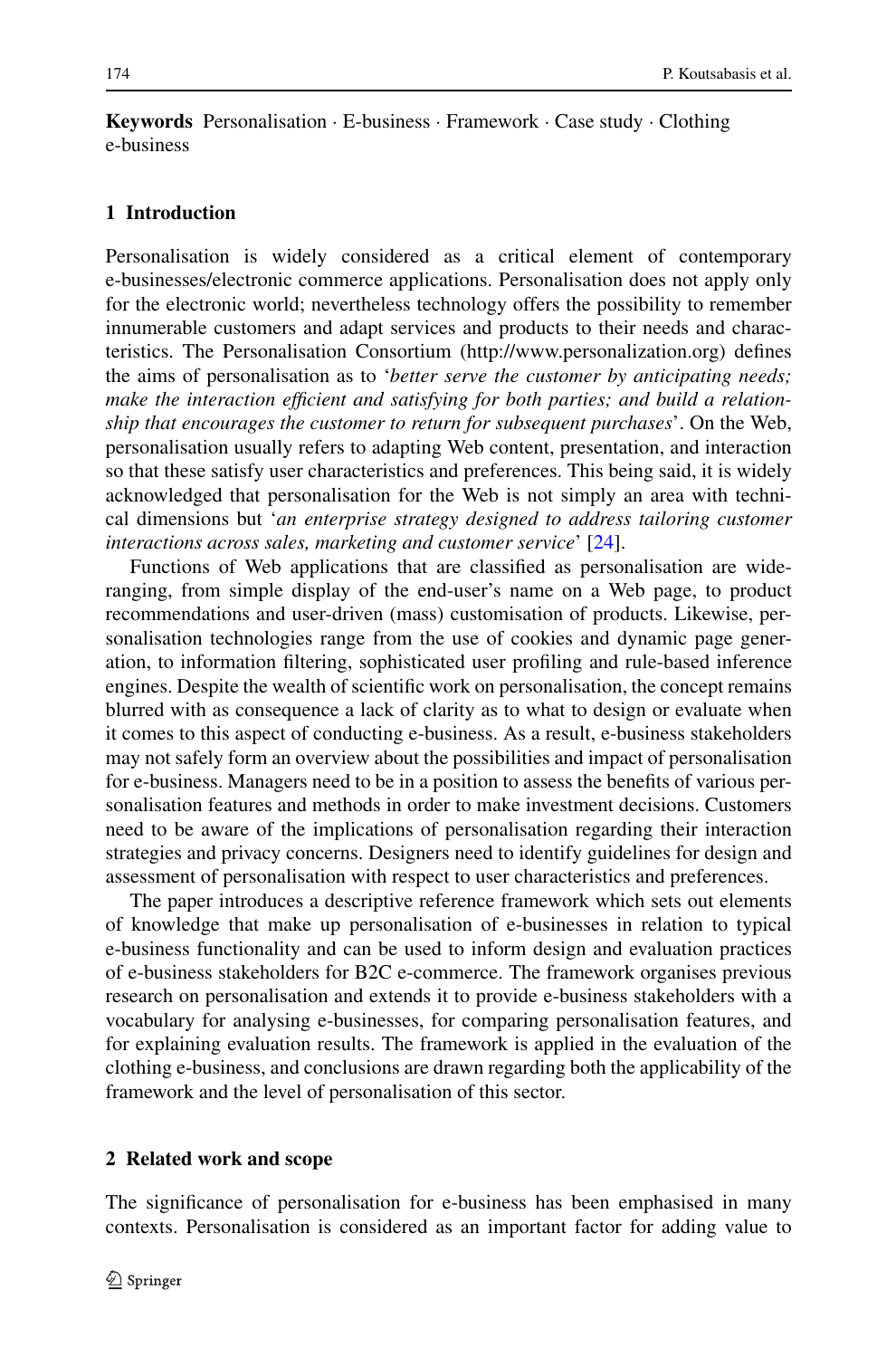e-business services [\[3](#page-17-0)] and thus achieving one-to-one marketing: '*the single most important way to provide value is to know the customers and serve them as individuals*' [[15](#page-17-0)]. A number of user behaviour studies also indicate that consumer loyalty is strengthened by personalised services; for example Telang and Mukhopadhyay [\[32](#page-18-0)] demonstrate that loyalty becomes much stronger when the users use personalised features. Furthermore, particular e-business functions such as providing current order and delivery status information to customers, accessing (explicit or implicit) profiling information and customer relationship management (CRM) mechanisms, like integrating purchase histories from all customer touch points, (including Web sites, and brick-and-mortar stores, [\[1](#page-17-0)]) are also considered important features of a personalised service.

Personalisation is related to other relevant areas of work such as user modelling, recommender systems and (mass) customisation. User modelling typically emphasises the construction of esoteric computer-based models, often on the basis of cognitive science, about user mental activities and behaviours in order to adapt system usability or as a basis for interactive help. Recommender systems [\[22](#page-18-0)] provide targeted recommendations to users on the basis of aggregated information that may come from other users and/or their own preferences thus achieving filtering of available information. Customisation occurs when the user can configure an interface and/or create a profile explicitly, when the control of the look and/or content is user-driven [\[5](#page-17-0)]; while mass customisation is typically related to tangible products (rather than services) and the availability of (demand-driven) production capabilities that actually allow customers to tailor products according to their preferences and characteristics. The mainstream understanding of personalisation is typically at a higher level of abstraction in comparison to these concepts, referring to the requirement of adapting content, presentation and interaction, rather than the means for its implementation.

The paper focuses on a specific application of personalisation, that of business to consumer (B2C) e-commerce. This form of e-business is often associated with the buying and selling of information, products, and services via the Internet, which seeks to replace or complement the traditional sales channel with online channel to consumers [\[11](#page-17-0)]. The paper adopts a wide perspective for the concept of personalisation that aims to be of use for design and evaluation work to e-business stakeholders, including e-business managers and decision makers, designers and developers of personalisation for e-businesses and the large user/customer base. To achieve this, it critically reviews existing research and practices and extends them by organising them in a way that is practically integrated typical e-business functionality.

Research on personalisation can be qualitatively identified into two major streams: personalisation research by itself and personalisation in specific applications. Core personalisation research includes, among others: user profiling [\[9](#page-17-0), [34\]](#page-18-0), data mining [\[30](#page-18-0)], information filtering [[12\]](#page-17-0), agent-based interaction [\[25](#page-18-0)], soft computing techniques [\[10](#page-17-0)], virtual communities [\[27](#page-18-0)] and Web accessibility [[13\]](#page-17-0). This research needs to be applied to particular application areas including: education [[19\]](#page-18-0), digital TV [[2\]](#page-17-0), web browsing in general (mylook.com; my.yahoo.com), e-business (for example Amazon.com uses several diverse personalisation techniques to recommend books and gifts, and provide coupons to their customers), and others.

Related work on conceptual frameworks for personalisation across the aforementioned dimensions of research includes: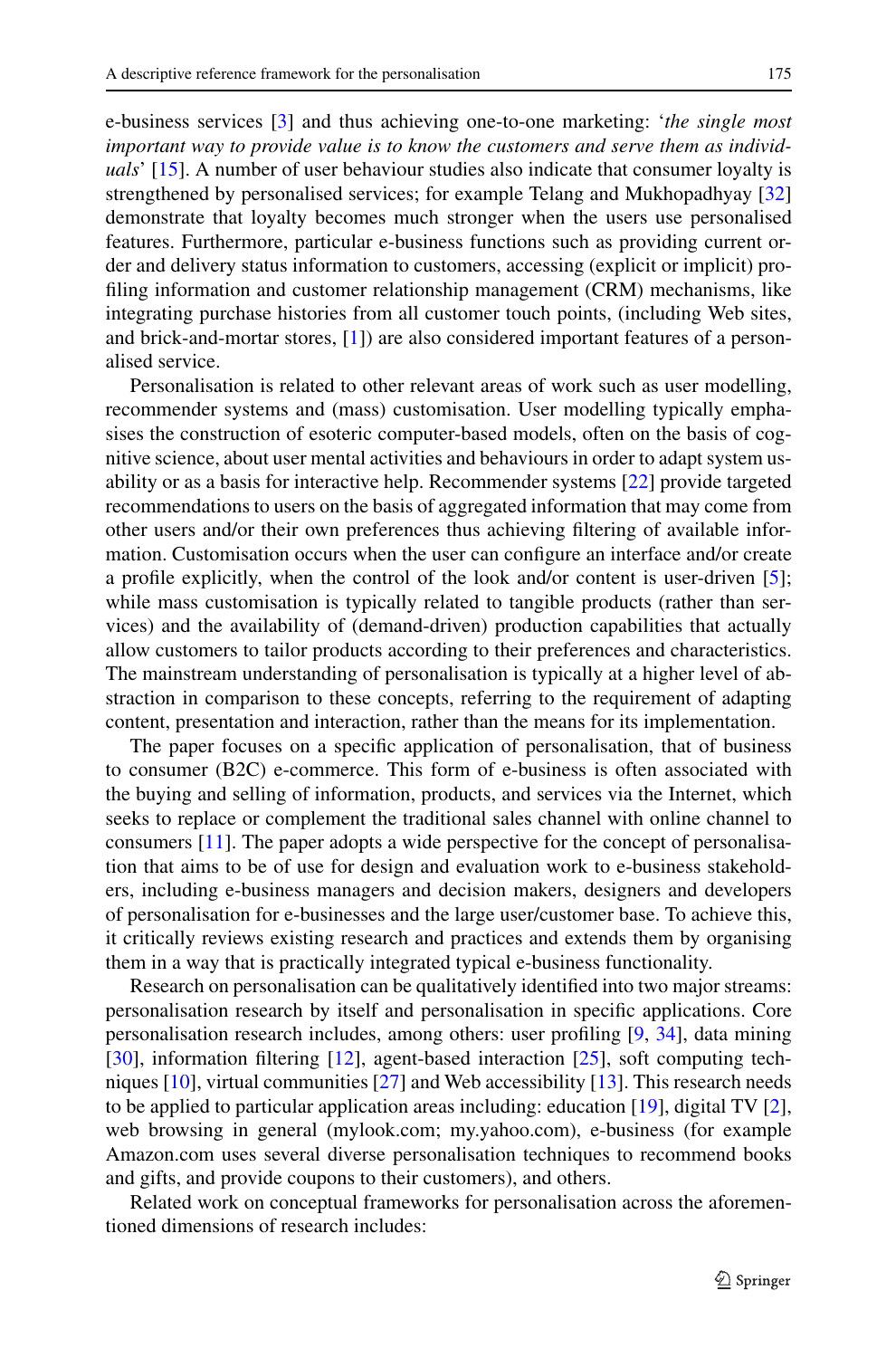- Schubert and Leimstoll [[28\]](#page-18-0) introduce a systematic personalisation framework for e-business that describes the basic steps required by e-business applications and visualises the personalisation cycle. This framework presents a specific model for personalisation based on explicit and implicit user profiles, narrowing down options for design and development and can serve as a guide to designers of personalisation.
- Sicilia [\[29](#page-18-0)] proposes a conceptual framework regarding personalisation in e-commerce that includes issues distinguishing them as either marketing-oriented and/or technical. The framework is useful for teaching purposes, but does offer itself for neither the promotion of awareness among e-business stakeholders nor the provision of guidance to designers.
- Murthi and Sarkar [\[17](#page-18-0)] present a framework for personalisation that allows for identification of key players in the personalisation process for e-business, as well as, the key stages of personalisation from a customer perspective, however, apart from aiding comprehension, the paper does not explain how this knowledge can be operationalised in practice.
- Riemer and Totz [[23\]](#page-18-0) introduce a comprehensive framework for personalisation and mass customisation that focuses on the economics and feasibility of switching from traditional ways of making e-business to personalised and mass customised. Their work is useful for assisting decision making of e-business managers but lacks guidance at the level of e-business design.

Another aspect of related work is that of the identification of personalisation features, or to be more exact clusters of features, that may be designed to offer an individualised interaction experience. Personalisation features have been described from various perspectives and for various application contexts (Table 1). The work of Kobsa et al. [[15\]](#page-17-0) provides a comprehensive account of personalisation features for

| Authors                           | Scope                   | Personalisation features                                                                                                                                                                                                                                                                                                                                                              |
|-----------------------------------|-------------------------|---------------------------------------------------------------------------------------------------------------------------------------------------------------------------------------------------------------------------------------------------------------------------------------------------------------------------------------------------------------------------------------|
| Alpert et al.<br>$(2003)$ [1]     | E-commerce              | Personal book, universal profile, subscription-based services, per-<br>sonalized service and support, recommendations, adaptive presen-<br>tation, personal preferences, adaptive navigation, live help or sales<br>support, personalized feedback, accessible transaction history, loy-<br>alty programs, future purchase considerations, your personal store,<br>built by an expert |
| Danculovic et al.<br>$(2001)$ [7] | Web                     | Link personalization; Content personalization; Structure personal-<br>isation; Client-side personalisation                                                                                                                                                                                                                                                                            |
| Kim $(2003)$ [14]                 | Web                     | Lookup of personal records in a database/file; Lookup of a rule base<br>or a profile database; Data mining; Weblog mining; Text mining;<br>Online analytical processing (OLAP)                                                                                                                                                                                                        |
| Kobsa et al.<br>$(2001)$ [15]     | Web<br>hypermedia       | User input data; user data acquisition methods; user model rep-<br>resentation and secondary inferences; hypermedia adaptation pro-<br>duction                                                                                                                                                                                                                                        |
| Wu et al. (2003)<br>[36]          | E-commerce<br>Web sites | Control personalisation; Content personalisation; Link personalisa-<br>tion; Customized Screen Design personalisation; Anthropomorphic<br>personalization.                                                                                                                                                                                                                            |

**Table 1** Clusters or types of personalisation features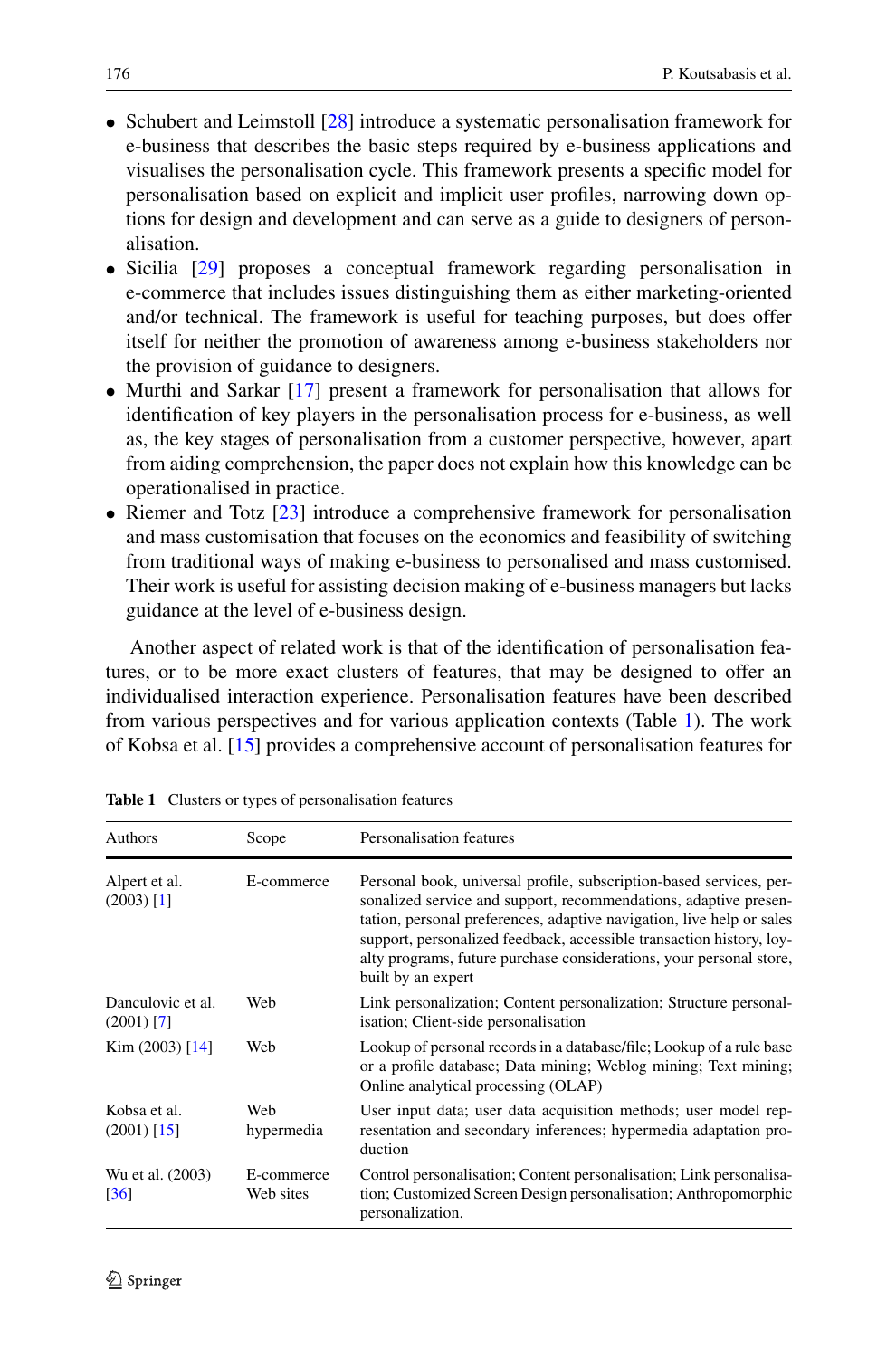the purpose of providing design aid on the basis of review work; while other work typically defines personalisation features rather intuitively.

A number of issues that stem out of the current state of the art on personalisation and have been significant for the motivation of this paper, can be summarised in the following:

- There are various approaches, (technologies and open specifications) to personalisation, as well as some conceptual frameworks that are usually not offered to practitioners in ways that can be taken up easily.
- Much work in the area offers narrow perspectives of personalisation with the consequence that this work needs to be situated with conceptual frameworks, at least descriptively.
- The majority of related work is presented in a way that is isolated from typical e-business functionality and as a result interested parties neither are in the position to comprehend the potential of personalisation, nor can they assess personalisation solutions.

The proposed framework differs from previous work on e-business personalisation in the following ways:

- It integrates a variety of observations and practices of personalisation with e-commerce functionality.
- It addresses a particular type of application of personalisation, that of B2C e-commerce.
- It is intended to support understanding, design and evaluation of e-businesses by all the B2C stakeholders including users (customers), designers and managers (owners).
- It demonstrates its applicability through an evaluation case study that of the clothing e-business.

# **3 Viewing personalisation in relation to typical e-business functions**

To be usable, a reference framework for personalisation features for e-businesses needs to be accessible to all e-business stakeholders and incorporate meaningfully those aspects of related work that might constitute features important for e-business purposes. The proposed descriptive framework incorporates personalisation requirements from a customer perspective avoiding references to technical issues. In order to create an operational personalisation framework that can be of use to e-business stakeholders it is critical that features of personalisation are identified and classified in a practical way.

The work described in this paper approaches this task by organising personalisation features in relation to typical e-business functionality. Typical e-business functionality according to Blackwell et al. [\[4](#page-17-0)] includes the major stages of search for information, pre-evaluation of alternatives, purchase decision and post purchase behaviour. Our approach (outlined in Table [2](#page-5-0)) operationalises these stages by posing the following questions that are related to e-business personalisation functionality: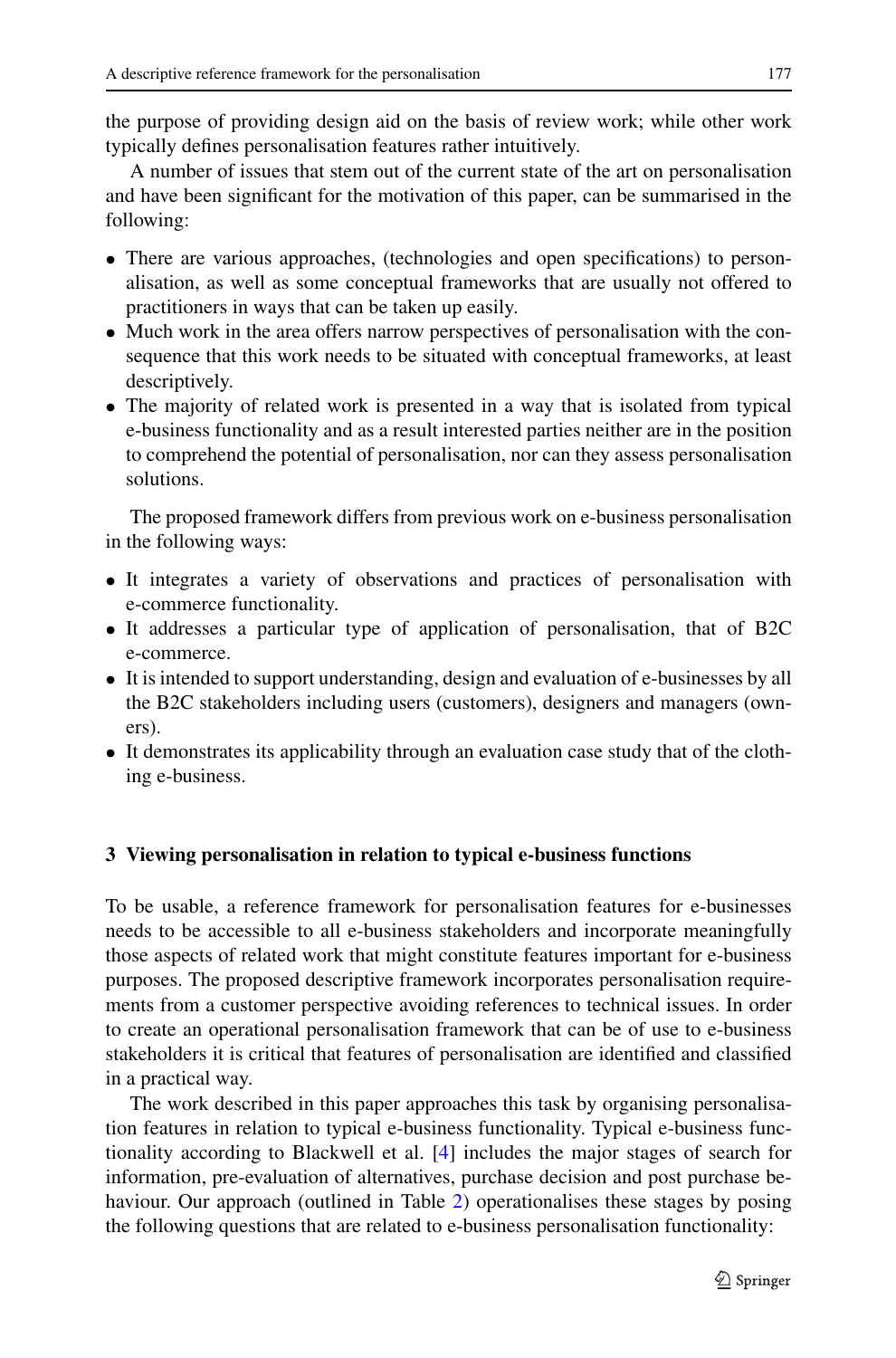|   | Framework<br>element                         | Basic questions                                                                                                                                                                          | Typical personalisation<br>features/clusters                                                                                                     |
|---|----------------------------------------------|------------------------------------------------------------------------------------------------------------------------------------------------------------------------------------------|--------------------------------------------------------------------------------------------------------------------------------------------------|
| 1 | User information                             | What customer information is required for<br>personalization of e-business services?                                                                                                     | Customer characteristics<br>Customer preferences<br>Identification information                                                                   |
| 2 | Knowledge and<br>awareness<br>infrastructure | How do customers become aware about<br>interesting products?<br>How customers obtain knowledge about<br>products and services?<br>How can customers communicate with<br>other customers? | E-mail<br>Automatic notifications<br>Multi-linguality<br>Virtual communities<br>News-events<br>Product reviews                                   |
| 3 | Support for customer<br>search               | How can an e-business guide customer<br>search to interesting products with<br>minimum time and maximum relevance?                                                                       | Keywords<br>Advanced search<br>Product catalogue<br>Personal guide<br>Product proposals                                                          |
| 4 | Support for customer<br>selection            | How is the customer supported for making<br>purchase decisions?                                                                                                                          | Personal collection<br>Virtual try<br>Designer's opinion<br>Comprehensive information<br>Product comparison<br>Discount offers<br>Order tracking |
| 5 | Support for mass<br>customisation            | To which degree may products be.<br>customised?<br>How is the customer supported during the<br>customization task, minimizing/avoiding<br>errors?                                        | Aesthetic customization<br>Dimension and fit customisation<br>Customisation help<br>Visualisation of customisation                               |

<span id="page-5-0"></span>**Table 2** Outline of the descriptive framework for personalisation of e-business

- 'What' type of questions, which are related to required information and knowledge:
	- customer information (data) for personalisation
	- knowledge infrastructure that supports personalisation—personalization features should not remain simply at the level of providing information to customers but help them transform this information to useful knowledge for action in an e-commerce environment.
- 'How' type of questions, which are related to the fundamental customer functions: – search for information, products and services
	- purchase decision—selection of information, products and services
	- (mass) customisation of products and services.
- 3.1 What customer information is required for an e-business to provide personalised services?

An e-business can record (implicitly), ask for (explicitly), store and statistically process customer information in order to personalise content, presentation and interaction. Unless information about customers is made available to the e-business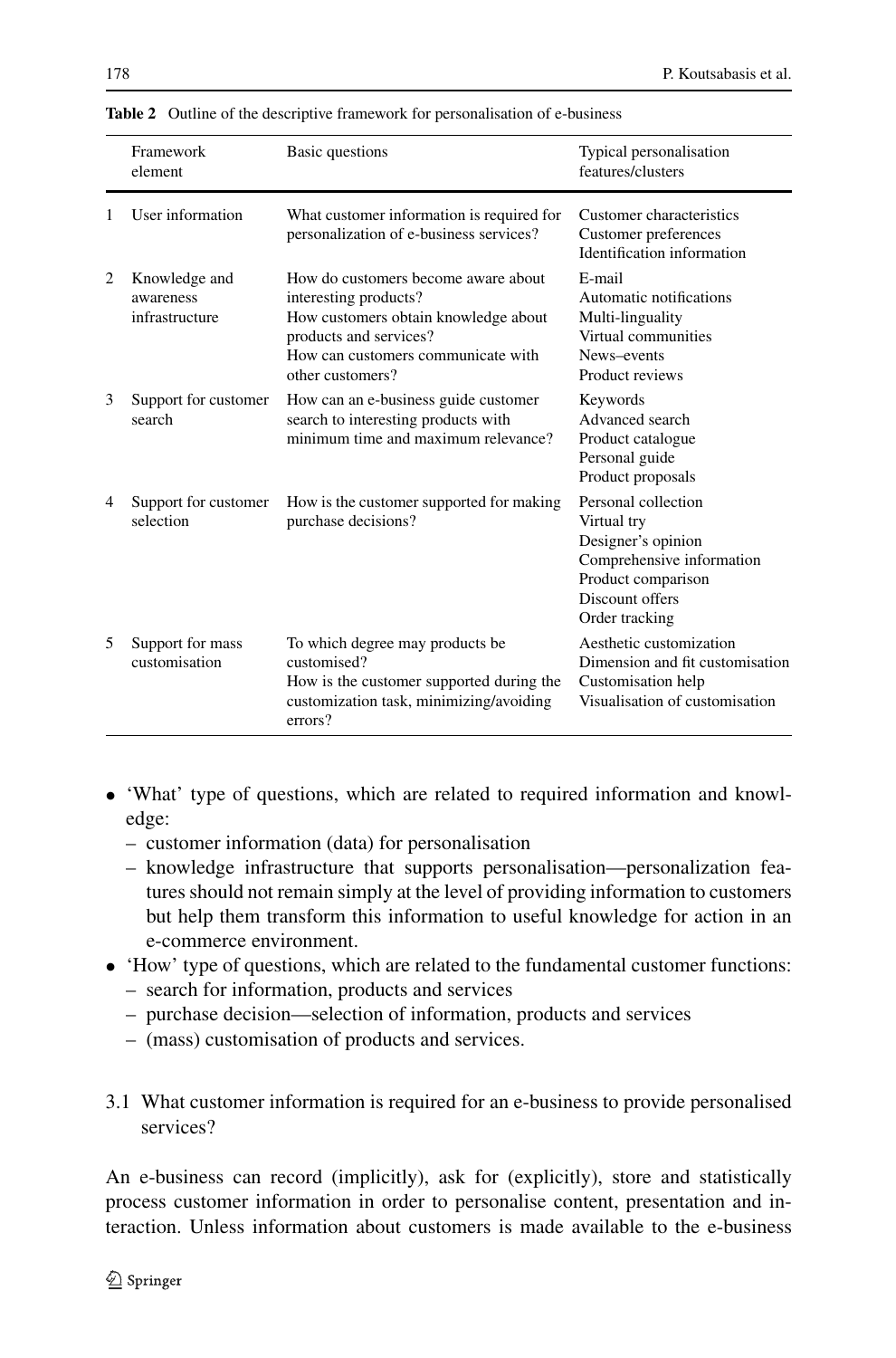information system, personalisation would be, in most cases, impossible. The work of Kobsa et al. [[15](#page-17-0)] helpfully lists user input data for e-business personalisation as comprising of:

- User data: demographic data, user knowledge, user skills and capabilities, user interests and preferences, user goals and plans
- Usage data: observable usage (selective actions, temporal viewing behaviour, ratings, purchases and purchase-related actions, other confirmatory and disconfirmatory actions) and usage regularities
- Environment data: software environment, hardware environment, locale.

Although this enumeration of types of customer information is useful for detailed design purposes, it may not be directly operational for evaluation purposes since it includes some aspects that are not visible to the user such as those produced from usage or assumptions regarding cognitive user properties. Therefore, the framework described here organises customer information in the following (more abstract) clusters:

- Customer characteristics: they are related to physical customer information. This type of information may be required for various purposes including creating accessible e-business services (for example tailoring e-business services for sight impaired people) or identifying products that correspond to customer requirements in terms of size and fit, or ergonomics and available space (e.g. clothes, furniture, etc.).
- Customer preferences: the term denotes customer information about (categories of) products such as buying history, preferences and ratings. This information is often collected by e-businesses in terms of a user profile or usage that may be explicitly provided by the customer or gradually built by the system during interaction.
- Customer identification information: this includes "hard data" such as name and contact information.
- 3.2 What knowledge and awareness infrastructures are offered by e-businesses to customers?

Personalisation of e-business services requires that customers are aware of issues of interest through their interaction with the e-business or other customers. Knowledge and awareness infrastructures need to be established by e-businesses in order to enhance customer trust and provide means for communicating customer requirements. The following aspects of knowledge and awareness infrastructure are identified:

- Electronic mail: the most usual means of communication between customers and an e-business.
- Automatic notifications: e-businesses often provide customers with notifications that may be of interest (e.g. about news, products, saved queries, etc.). The frequency and relevance of notifications need to be assessed by customers; otherwise they often are annoying for them [[16\]](#page-18-0). There is a fine line between usefulness and disruption.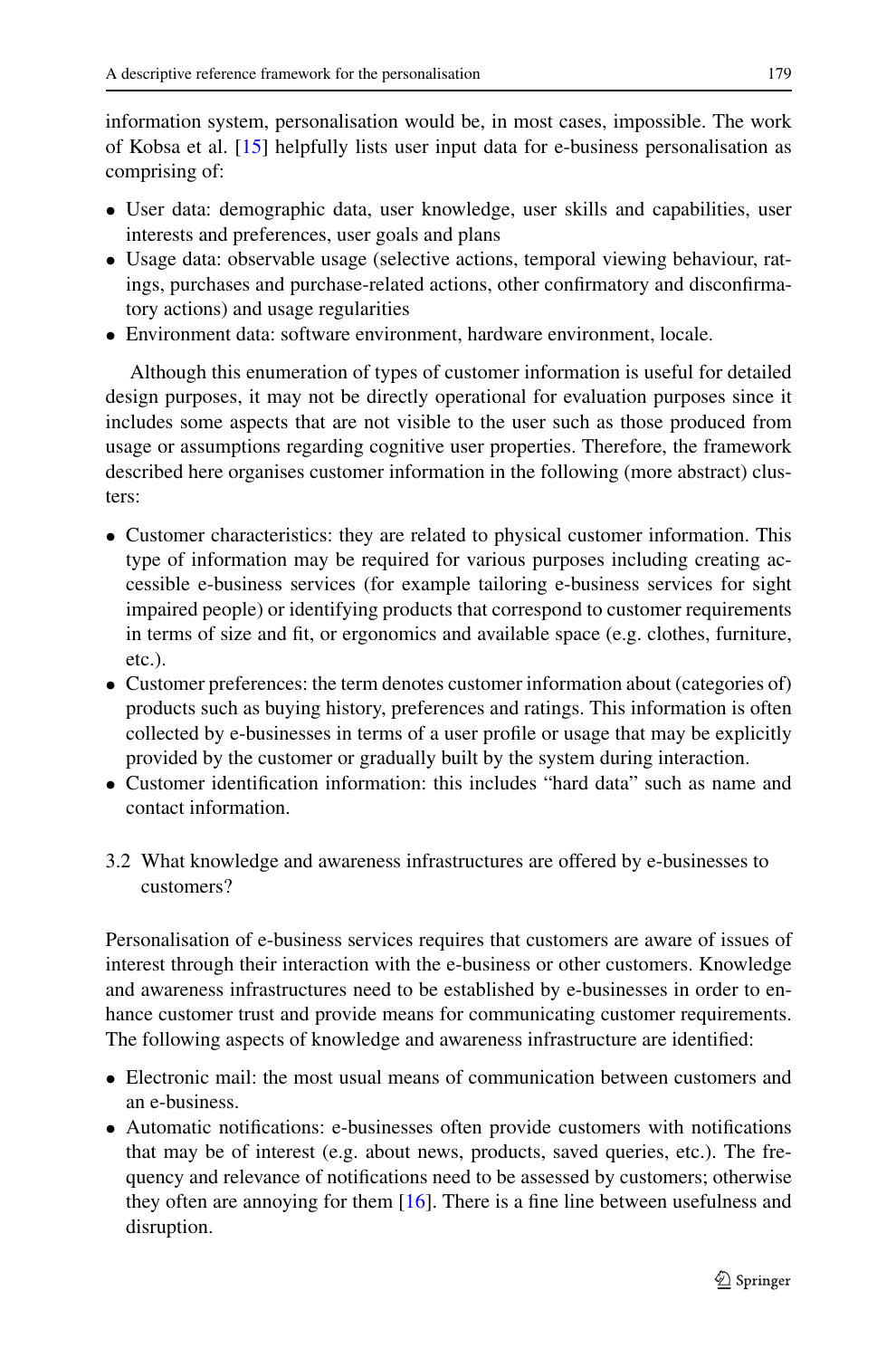- Multi-linguality: the adaptation of the e-business content and services (e.g. currency) to the customer's preferred language is a highly desirable personalisation feature.
- Virtual community: a virtual community establishes a communication channel among customers that enables them to express concerns and answer questions without the direct intervention of the e-business. Virtual communities can enhance customer trust [[21\]](#page-18-0) by establishing a means for frequent communication, exchange of opinions and assistance.
- News–events: this type of awareness infrastructure helps customers to see up-todate information about e-business activities, but it also provides the sense that 'someone is there' which enhances the feeling of trust for customers.
- Product reviews: are provided by customers to report on the quality of e-business products and services. Product reviews implement the 'word of mouth' in the electronic world and provide an alternative source of recommendation information, in which one can find product information, product experience and product popularity from a user's perspective [\[35](#page-18-0)].
- 3.3 How is personalisation supported during customer search?

Searching is a critical e-business function. Very often simply including keywords and advanced search functions, are not usually effective due to the plethora of search results. Search that is designed following other, more personalised forms helps to minimise "noise". Personalisation features that are related to customer searching include:

- Keyword-based search
- Advanced keyword-based search
- Product catalogue—visualisation of products, which can be related to link personalization [[7\]](#page-17-0)
- Personal guides/assistants—it is a common feature of brick-and-mortar stores and the metaphor has been implemented in various ways in e-business, including personal software assistants/agents [[37\]](#page-18-0) and live help [\[1](#page-17-0)]
- Customised product proposals—about interesting items are important features of contemporary e-businesses, which are often implemented through automated mechanisms that produce recommendations (recommender systems).

# 3.4 How is personalisation supported during customer decision?

Customer purchase decision (selection of appropriate products and services) is the next group of e-business functionality (pre-evaluation according to [[4\]](#page-17-0)). Personalised support for user decisions happens in physical business by various means including try-out programs and facilities, comparison with other products and discount offers.

- Personal collection/taxonomy—the possibility of collecting interesting products (e.g. wish list) that may be reviewed at a later stage or at another time, allowing time to think or comparisons to other e-businesses.
- Virtual try—this is related to product-based e-businesses such as the clothing and furniture sector.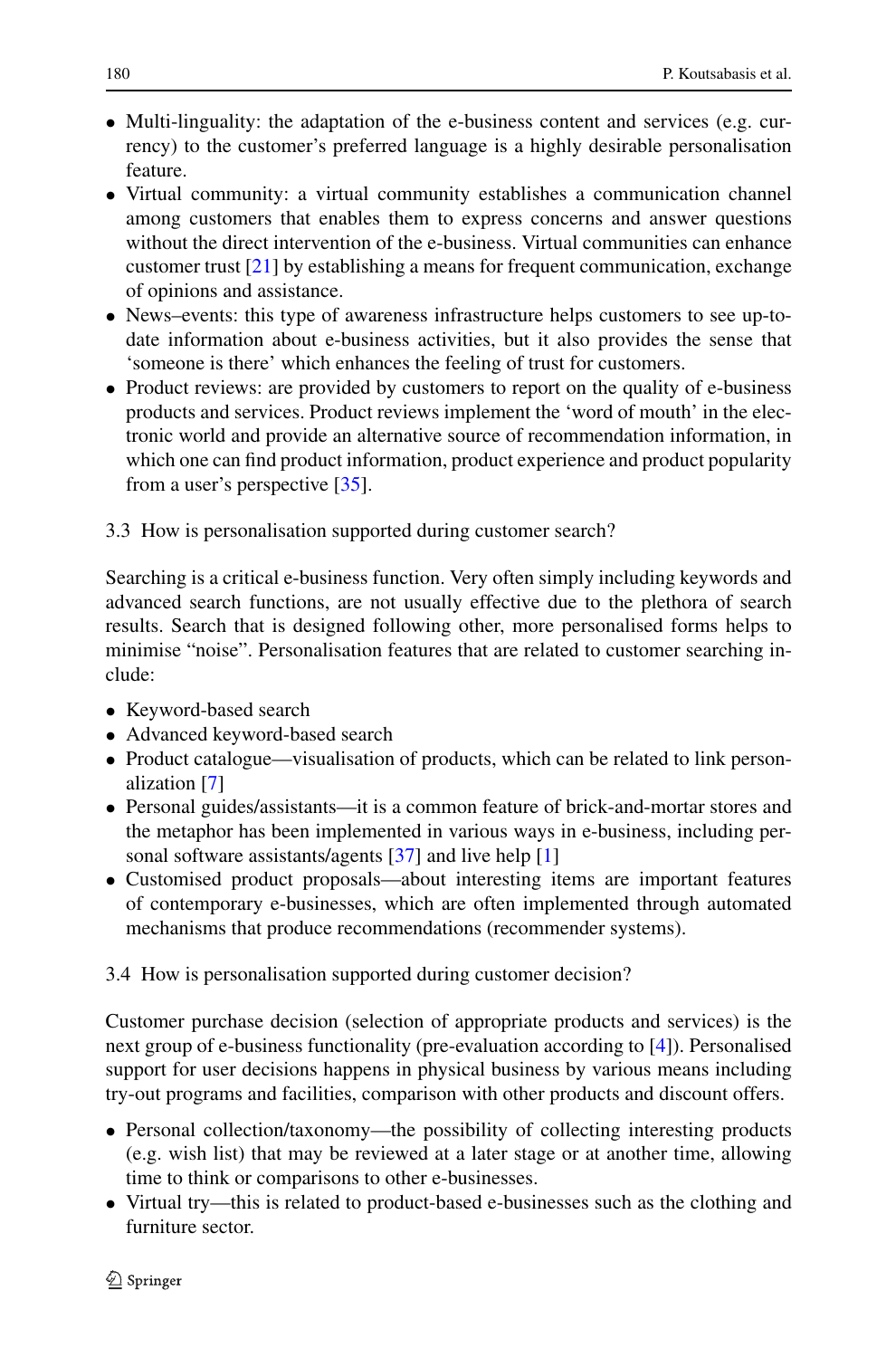- The opinions of the creator/designer—customers often value the possibility to include explanations about the rationale of product or service design by the creators themselves. The designer view also contributes to a more humane interface of the e-business.
- Comprehensive product or service information—which critically supports customer decisions and is a pre-requisite for any personalisation feature.
- Product comparison—for example in terms of price, style, content, and others. Product comparison enables users to perform online a typical shopping activity of real-life.
- Discount offers—personalized discount offers to customers are possible in various ways including combinations of product offerings, gifts, discounts to loyal or major customers, and others.
- Order tracking—customer decision is also supported by ensuring that post order personalised service are part of e-business functionality, including order tracking which been valued as a personalised feature in related work as well [\[1](#page-17-0)].
- 3.5 How is the mass customisation of products and services supported?

Electronic services can be offered in terms of various schemes and products can be offered in various forms including styles and sizes. Although personalisation is not usually related to mass customisation, it seems that the end-user customisation of products and services is an ultimate form of personalisation, which can be interlinked to demand-driven production and requires integration to supply chain management [\[20](#page-18-0)]. Related e-business features include:

- Customisations of product aesthetics—customers require customisation of tangible products according to their aesthetic preferences including style, colour, and design features.
- Customisation of size, dimensions and fit—tangible products like clothes and furniture need to be customized according to customer requirements like body size and physical space/ergonomics considerations respectively.
- Customisation help—when customers can customize aspects of products and services they need to have available help about the possibilities and constraints of customisations.
- Visualisation of customisation—unless customers can see the result of their customisations, they may not be certain about the actual result.

The value of the framework is that it provides in a descriptive, non-technical manner important clusters of personalisation features that can be operationalised by ebusiness stakeholders such as managers (owners), designers and customers during design and evaluation tasks (for example it may be incorporated in e-business design and evaluation methods and practices). The framework addresses the open issues identified in the previous section by synthesising related work relative to typical e-business functionality, thus directly constraining the focus of this work to B2C ebusiness. However, the proposed framework should not be seen as a complete account of personalisation but as a basis for refinement in the aforementioned dimensions. The work acknowledges that personalisation needs to be applied and evaluated in context. As noted by Alpert et al. [[1\]](#page-17-0), '*personalization features popular in one e-commerce environment may not be effective or useful for other e-Commerce domains.*'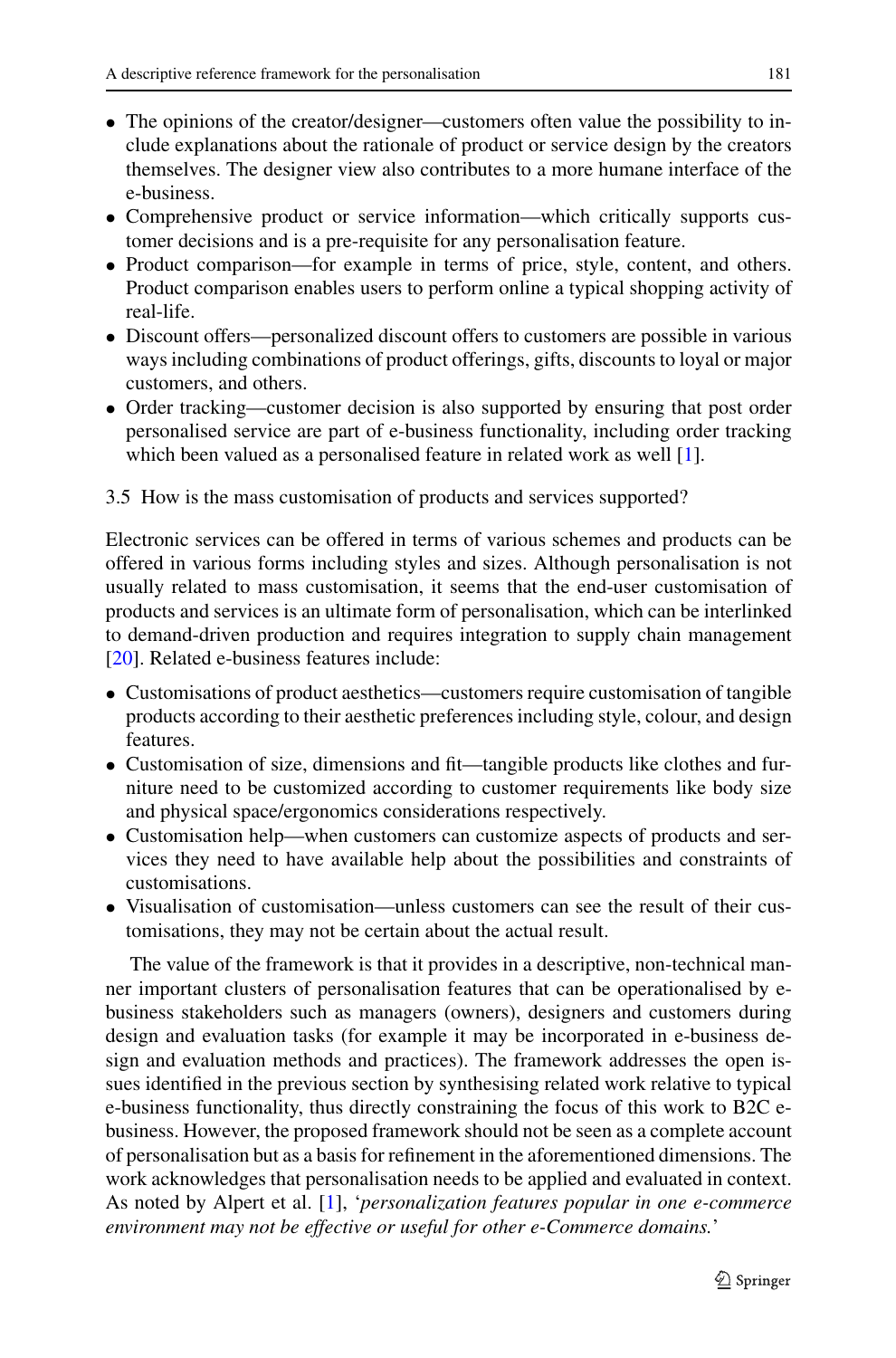# **4 Case study: Personalisation of contemporary clothing e-businesses**

The framework presented here can be applied in combination with various design and evaluation methods and techniques ranging from heuristic methods and expertbased evaluations to contextual methods involving users in the design and evaluation process. To support this claim, a heuristic evaluation of a specific type of e-business has been conducted in order to allow for a general view of the status of personalised services provided by these e-businesses. The goal of the evaluation was to qualitatively assess the level of personalisation of contemporary clothing e-businesses by identifying personalisation aspects not addressed sufficiently and opportunities for further development.

# 4.1 Clothing e-businesses selected

Examples from a specific sector were selected in order to investigate personalisation features in context. In particular the clothing business was selected mainly because the marketed products can support a variety of personalisation features. In addition, in this sector there is a large customer base waiting to see their requirements addressed, before they engage in the extensive use of this way of purchasing garments. The clothing market (both in Europe and the US) faces many threats, both internal and external, which can be primarily addressed by technological innovation and provision of added-value services. Thus it follows that personalisation should definitively be one aspect of this development.

The number of clothing e-businesses has grown rapidly over the last few years; however the level of electronic services is below average in comparison to other sectors, at least for Europe [[8\]](#page-17-0). This is mainly attributed to the fact that the vast majority of clothing businesses are small and medium enterprises (SMEs). Clothing e-businesses mainly use the following e-business models:

- Business presentation/self-advertisement—this includes a simple business presence on the Internet providing contact information and perhaps a product catalogue.
- Electronic retailers (shops)—these include online shopping and order functionality
- Clothing/fashion portals (vertical portals)—these integrate links to particular e-businesses and various other functions including news and advertisements
- Business to business (B2B) infrastructures, e.g. clothing exchanges—these infrastructures promote B2B e-commerce mainly by organising exhibitions and transactions of products and manufacturing equipment.

The study examined a large number of e-businesses in the area of clothing, from which twenty-two (22) were selected to be assessed across the elements of the proposed framework. The two basic criteria for selection were that the selected e-businesses should be e-retailers in order to focus on e-businesses following one business model that best fits the B2C perspective of the proposed framework, and that these should offer a rich set of functionality to customers including to some extent personalisation options. The selected e-businesses are briefly presented in Table [3](#page-10-0), while their basic e-business functionality is shown in Fig. [1](#page-10-0). All selected e-businesses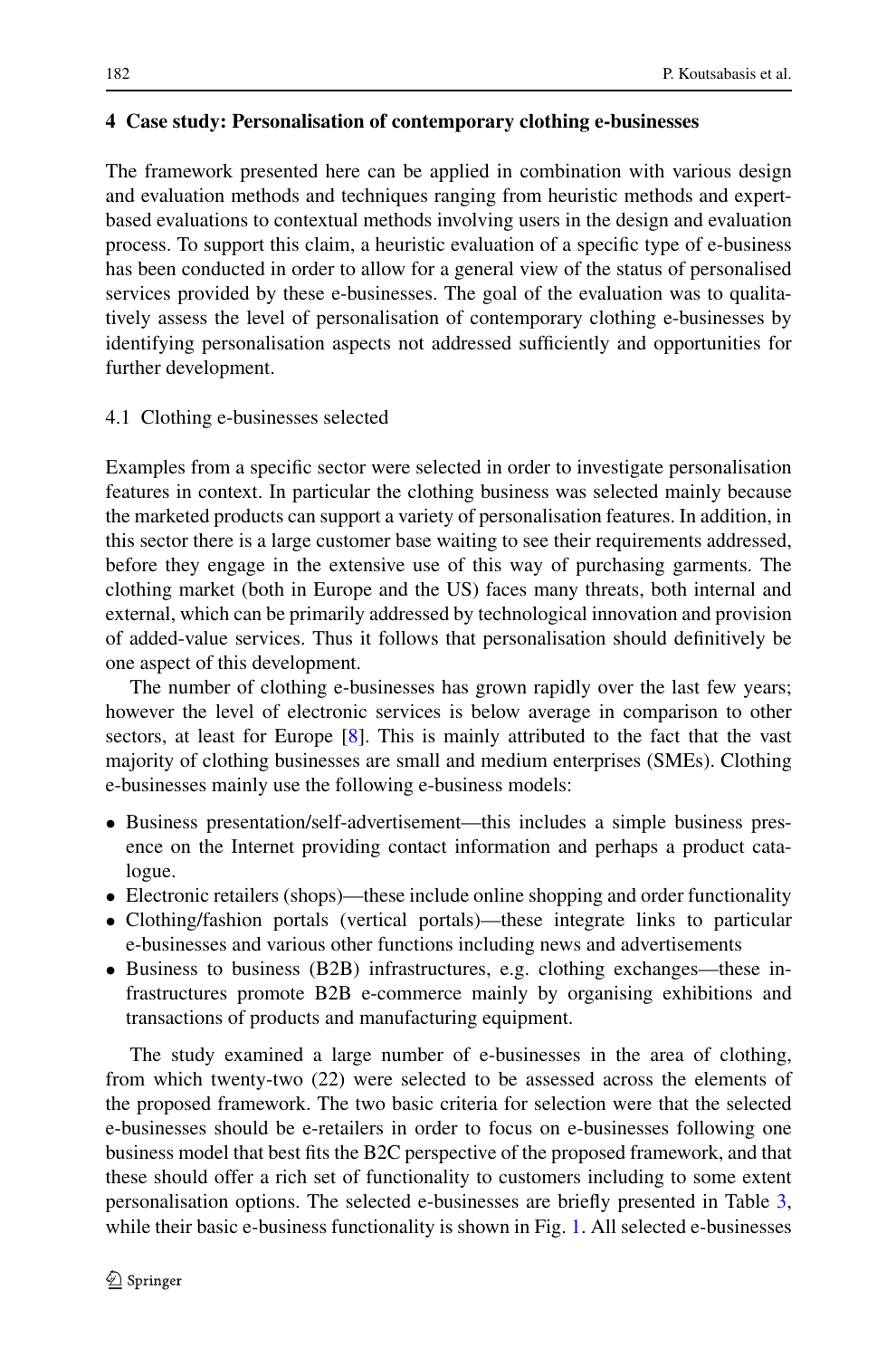<span id="page-10-0"></span>

**Fig. 1** Basic functionality of the selected clothing e-businesses

**Table 3** Clothing e-businesses selected for the study

|    | <b>URL</b>                      | Brief description          |
|----|---------------------------------|----------------------------|
| 1  | http://al-farah.com             | Islamic clothing for women |
| 2  | http://www.beyondfleece.com     | Outwear                    |
| 3  | http://www.bivolino.com         | Custom-made shirts         |
| 4  | http://www.bluefly.com          | Clothing (general)         |
| 5  | http://www.footballfanatics.com | Sport team clothing        |
| 6  | http://www.gap.com              | Clothing (general)         |
| 7  | http://www.jcrew.com            | Clothing (general)         |
| 8  | http://www.landsend.com         | Clothing (general)         |
| 9  | http://www.llbean.com           | Clothing (general)         |
| 10 | http://www.nike.com             | Sport equipment            |
| 11 | http://www.micamisa.com         | Custom-made shirts         |
| 12 | http://www.promod.com           | Women clothing             |
| 13 | http://www.red21boys.com        | Boy's clothing             |
| 14 | http://www.shakatime.com        | Hawaiian clothing          |
| 15 | http://www.shirtsbyshik.com     | Clothing (general)         |
| 16 | http://www.shopchic.net         | Women clothing             |
| 17 | http://www.spclothing.com       | T-shirts                   |
| 18 | http://www.textilestation.com   | T-shirts                   |
| 19 | http://www.t-shirts.com         | T-shirts                   |
| 20 | http://www.workwearhouse.co.uk  | Work wear                  |
| 21 | http://www1.bloomingdales.com   | Clothing (general)         |
| 22 | http://www1.macys.com           | Clothing (general)         |

provide electronic payment and ordering functions, while other important e-business functions are also present in large percentages such as catalogue-based browsing and order tracking.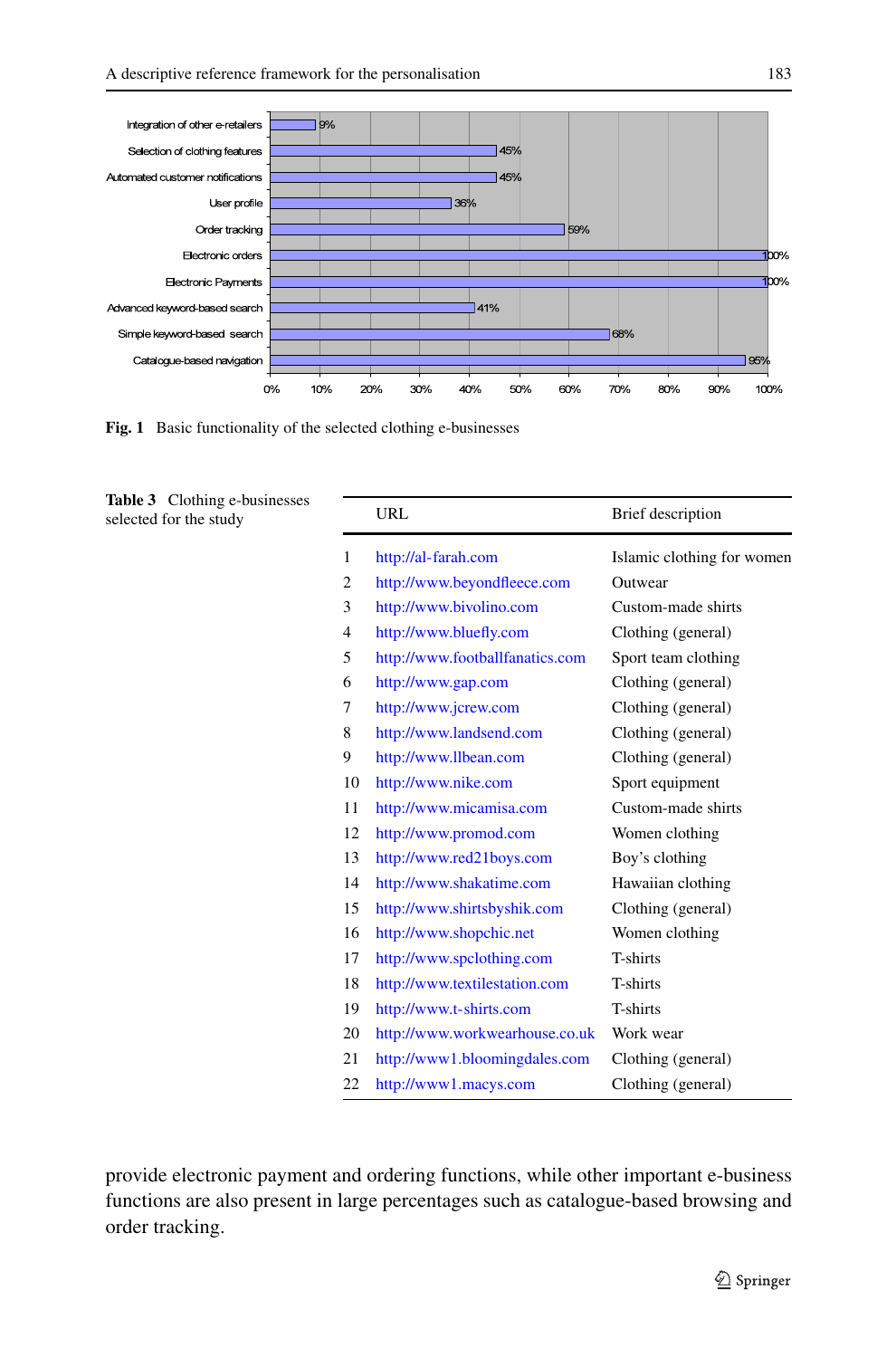#### 4.2 Applying the personalisation framework to the clothing e-business

The first stage of the evaluation was conducted independently by the authors of the paper, in order to allow for a personal, unbiased application of the framework. Each participant went through the e-business sites a number of times in order to identify their personalisation elements. Participants completed simple forms about the elements of personalisation functionality along with personal comments about findings identified during interaction with the e-business environments. For most cases participants required 20–30 minutes to go through each e-business site.

After the individual evaluations, all participants had an interpretation session during which they compared their results and discussed the different understandings that appeared during the application of the framework. The interpretation session identified different understandings about some elements of the framework and resolved these discrepancies for a unified set of evaluation results, which are presented later in this section.

#### *4.2.1 Customer information*

Customer information (Fig. 2) is prerequisite for achieving personalisation in e-business; the e-businesses that do not utilise extensively customer information simply cannot provide advanced personalised services. All studied e-businesses were e-retailers, so they all asked for customer identification information for ordering and payment functions.

A large number of the studied e-businesses (72.7%) make use of user preferences in various ways. In most cases, customers have a wide range of choices for selecting colour and style of clothing products; in a few cases this can be achieved in terms of specific parts of clothing as well, such as the inclusion of inside pockets in a jacket, the colour of sleeves, the style of a collar, including embroidery, and others. This information is typically provided by users during interaction and not in terms of user profiles or other non-contextual activities.

Body measurements are required by clothing e-businesses, when they are offering mass customisation functions regarding the correct fit of clothes and especially

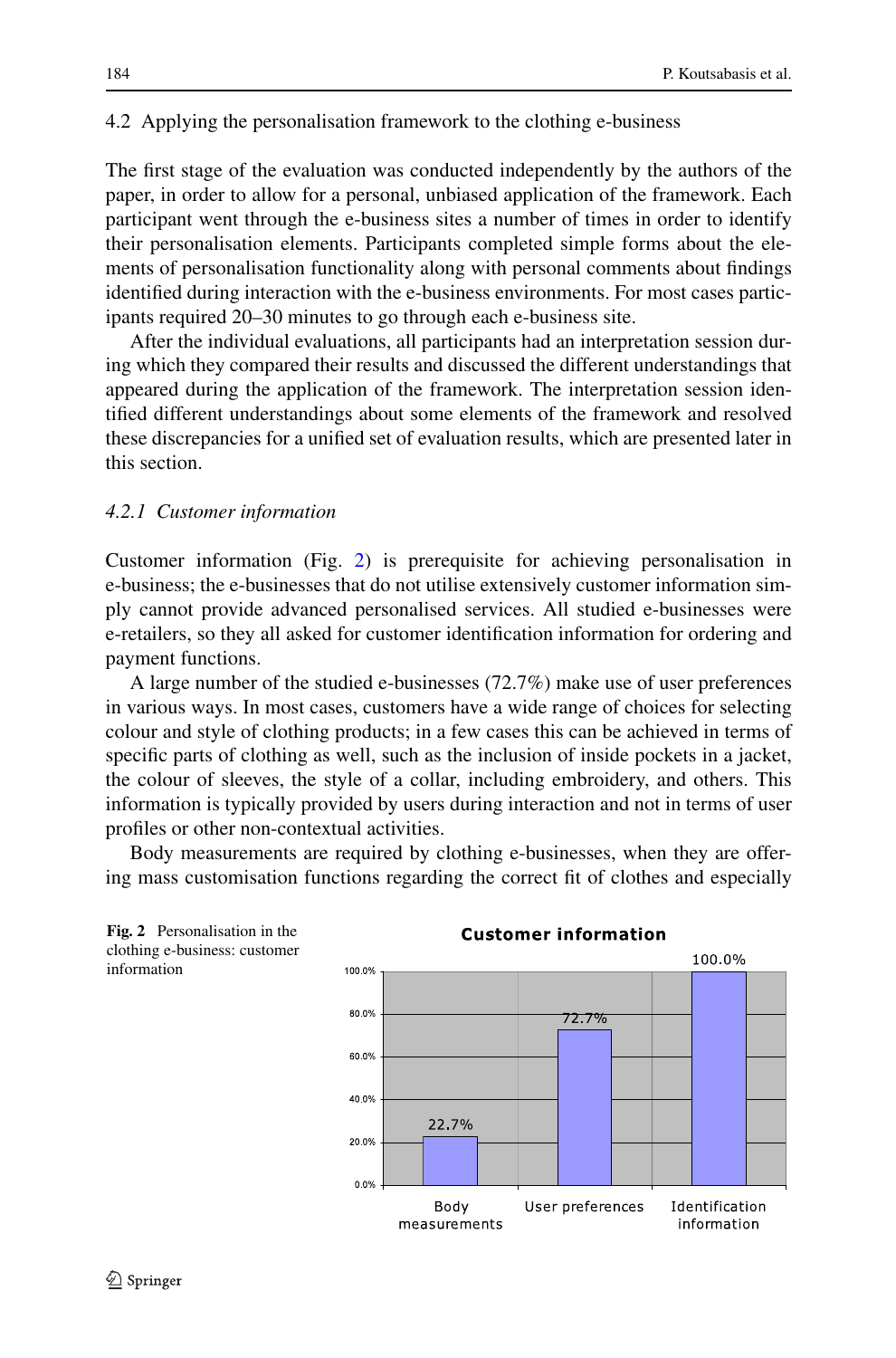

#### Knowledge and awareness infrastructure

**Fig. 3** Personalisation in the clothing e-business: knowledge and awareness information

no standard size charts. Only five of the selected e-businesses (22.7%) offer this advanced set of possibilities to their customers. Body measurements are provided either by asking customers to provide specific measurements relative to their body or in terms of specific clothing (e.g. shirts—sleeve length, circumference of waist, and others).

# *4.2.2 Knowledge and awareness infrastructure*

The knowledge and awareness infrastructures in the clothing sector (Fig. 3) are characterised by the extensive use of e-mail (86.4%) for B2C communication in terms of providing help and customer support as well as for automated notifications (77.3%) about potentially interesting information. In addition most of the studied clothing e-businesses (59.1%) include a section with news and events on their site.

Besides the aforementioned infrastructure the studied clothing e-businesses make limited use of other knowledge and awareness services. Only three e-businesses (13.6%) adapt content and services to another language than English. Surprisingly, only one e-business (4.5%) supported a virtual user (customer) community by providing a blog where customers can report on their experiences interacting with the e-business. Similarly, only three e-businesses (13.6%) provide means for customer reviews of products and services, with the consequence that there is a limited opportunity for customers to express their opinion about marketed products on the site. These results are in stark contrast to other e-business sectors such as music and books, where the use of virtual communities and product reviews is extensive.

#### *4.2.3 Support for customer search*

The primary means for searching for products of interest in clothing e-businesses is the catalogue-based search (95.5%), which provides visual presentation of clothes and their basic features (Fig. [4](#page-13-0)). One might speculate that this is a habit from mail order shopping that was catalogue based. A well-designed catalogue for clothes is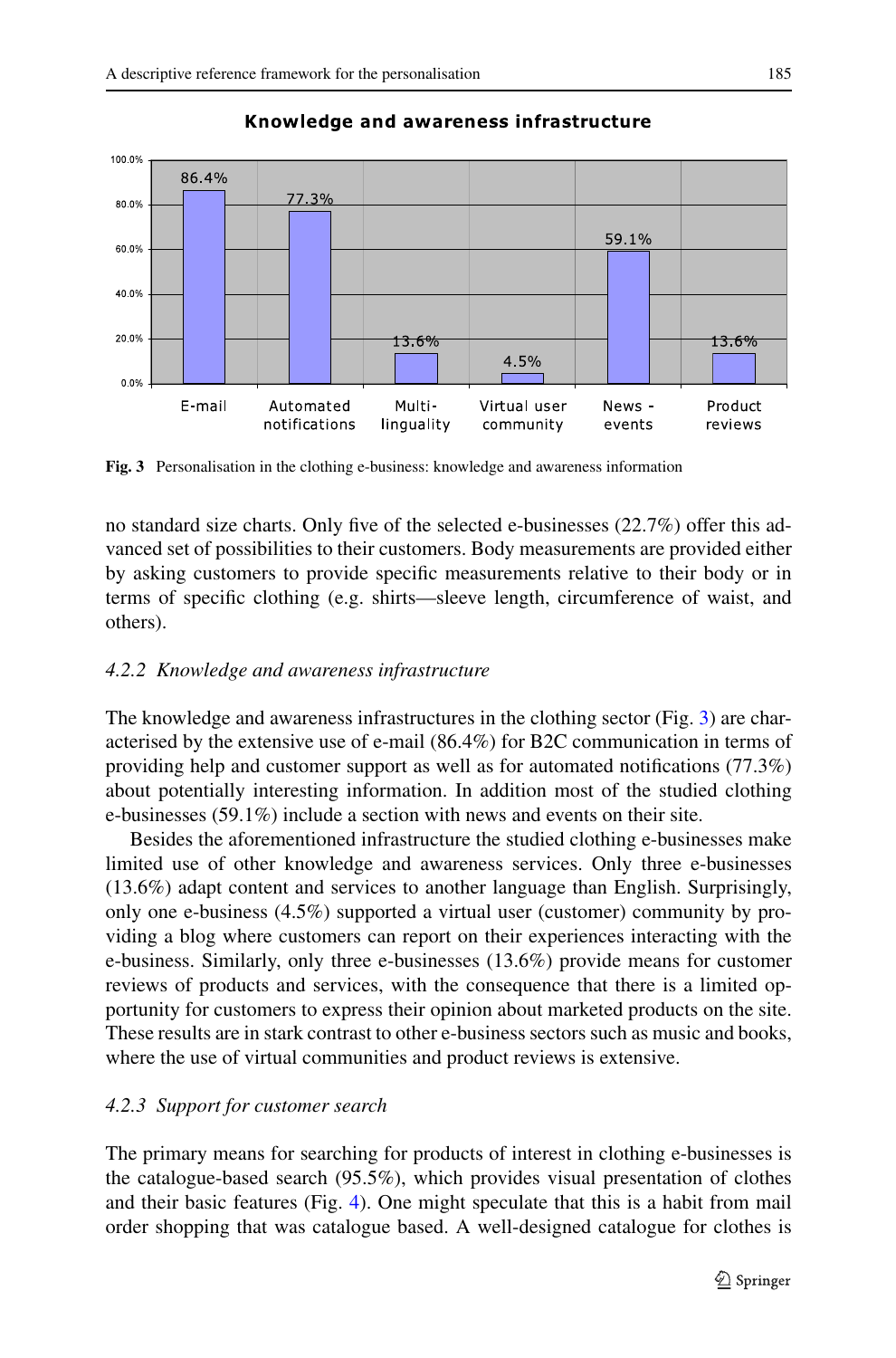

<span id="page-13-0"></span>

**Fig. 4** Personalisation in the clothing e-business: support for customer search

indeed a very usable way to explore a collection—that is not always the case however since some catalogues were not accessibly designed. For example, there was no text alternative to describe goods for users unable to access graphics (blind users, users with low bandwidth). Keyword-based search is also prominent in the two thirds of the studied e-businesses (68.2%), while advanced search is a limited function (22.7%).

Product proposals (purchase suggestions) amount to a considerable number (36.4%) of the e-businesses examined. These mainly refer to "go-together" items that match in terms of style an item that the customer has just selected. Other types of product suggestions also include best-sellers. Finally, a last element of personalised support to customer search is that of a personal guide, which is supported by one e-business (4.5%) as a live help function (implemented via chat) to customers online. Other types of personal guides such as software agents have not been identified in the clothing sector.

## *4.2.4 Support for customer decision*

Customer decision is a critical step in the online purchase process. The distinguishing element in this respect of the clothing e-businesses studied (Fig.  $5$ ) is that of the comprehensive product presentation (86.4%), which included pictorial and textual description, stock, size and colour availability, and other such elements. Certainly some product presentations were more comprehensive than others containing different perspective views of clothing, models wearing the clothes, and estimated shipping dates.

Attractive discount offers are an important element of e-business and the majority of the studied clothing e-businesses have included this feature to their functionality to a large extent (63.6%). Some e-businesses offer discounts in a fully personalised way—e.g. in batch orders, in combination to another purchase or in terms of customer credits, but the majority of e-businesses offer discounts in comparison to their brickand-mortar stores. Order tracking, which refers to the ability of customers to see the stage of their order after the online purchase, also appears in an important percentage of the e-businesses examined (59.1%).

The designer's view was available to half of the studied clothing e-businesses (50%), helping customers understand the important design features of clothes in a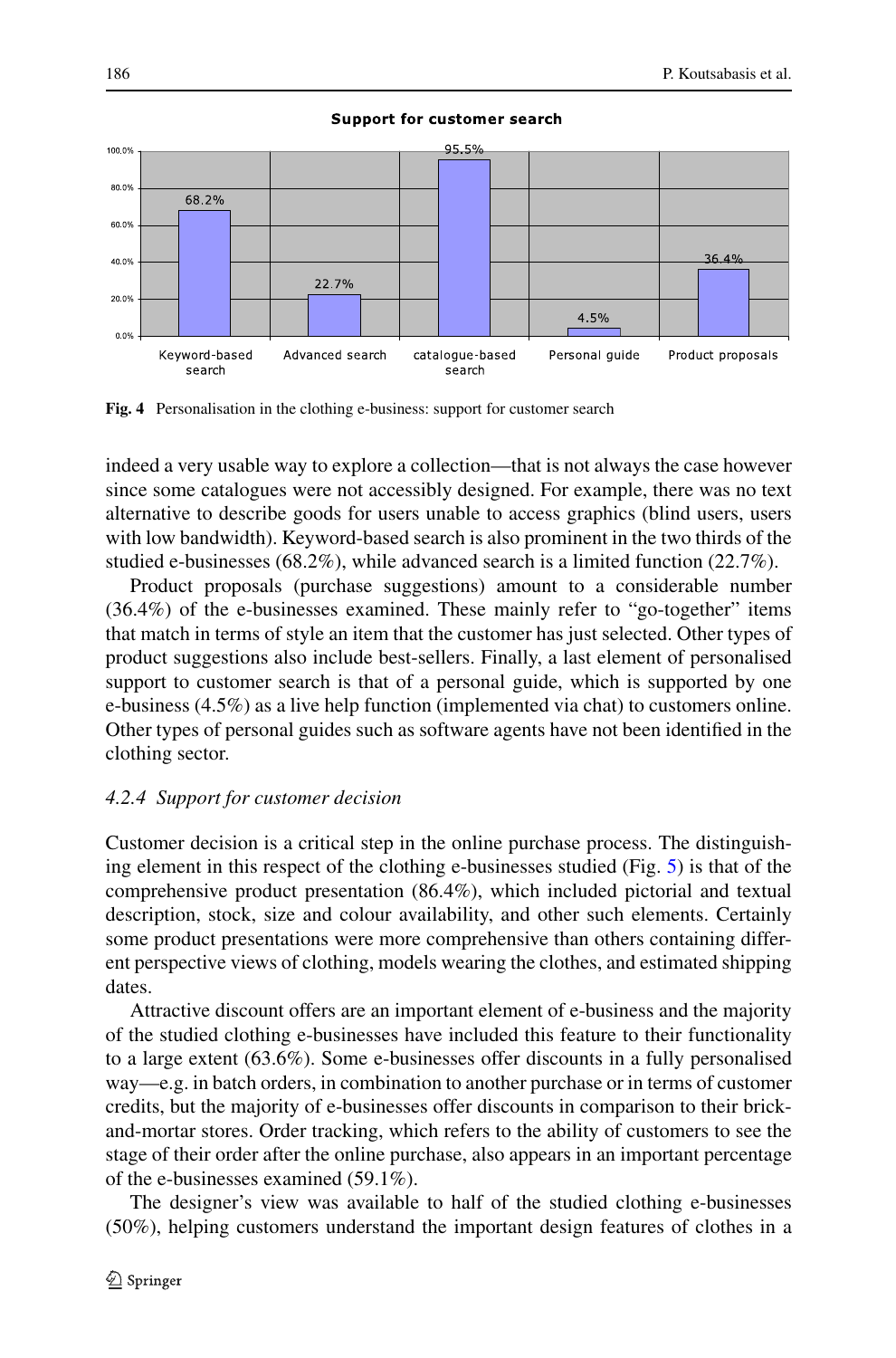<span id="page-14-0"></span>

#### **Support for customer decision**

**Fig. 5** Personalisation in the clothing e-business: support for customer decision

far more comprehensive way than simply by looking at a static picture or model. The designer's view can enhance customers' knowledge about a specific product also be revealing the rationale behind a particular design which helps customers to identify whether their personal needs/requirements can be met by the specific product.

Another personalised feature seen in a considerable percentage of the clothing e-businesses studied is the personal collection (40.9%) (i.e. in most cases in the form of a wish list) that customers can build during interaction and store at the e-business site for future reference. Wish lists can be also used to track customer preferences.

An important customer activity that contributed to making purchase decisions is related to making product comparisons. Product comparisons can occur in terms of price, style, order availability and other characteristics that may be unique for each customer. Unfortunately, product comparisons are still not extensively implemented (22.7%) in the clothing e-business sector.

A typical feature that critically affects the customer purchase decision in the clothing business is the trying-on of clothes; this is typical practice at brick-and-mortar stores, however it is a difficult feature to implement at an e-business environment. Only one of clothing e-business (4.5%) has a sophisticated implementation of virtual try-on and a virtual model that can be designed to resemble the customer body metrics.

### *4.2.5 Support for mass customisation*

Mass customisation (Fig. [6](#page-15-0)) is considered the ultimate form of personalisation as far as tangible products are concerned. Mass customisation regarding aesthetics refers to the customer potential to select or configure product elements that are related to style, colour, and clothing feature availability (such as pockets, zippers, buttons, etc.). Half of the clothing e-businesses examined (50%) incorporate aesthetic customisation functions, which differ in variety and extent of features supported. For example there are e-businesses that support the customisation of clothes in terms of adding custom clothing parts, such as internal pockets or embroidery, and others that simply offer a wide range of options (about colours, sizes, styles) for the user to select from.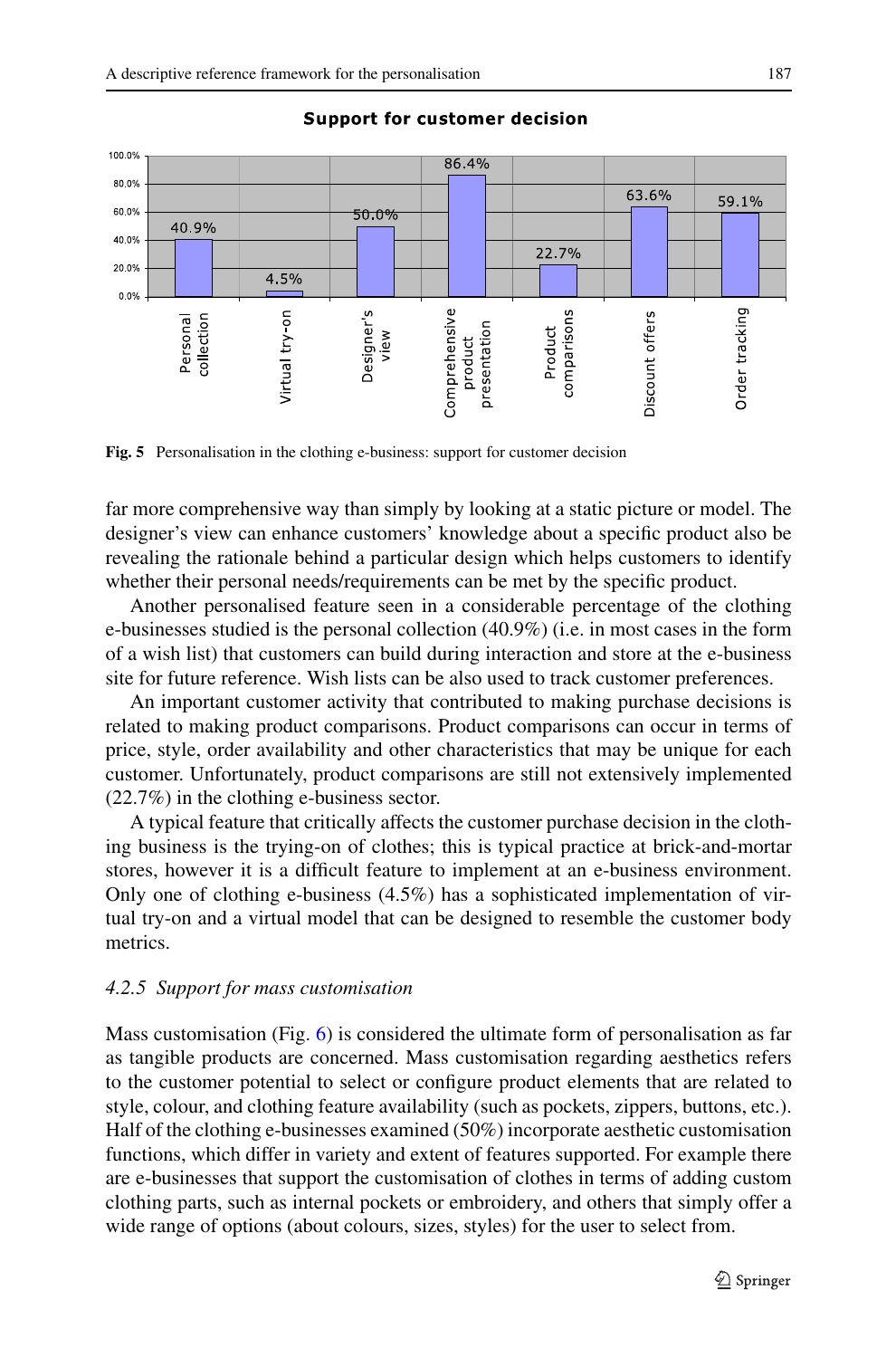<span id="page-15-0"></span>

#### **Support for mass customisation**

**Fig. 6** Personalisation in the clothing e-business: support for mass customisation

Customisation for correct fit is a challenge for clothing e-business. This function does away with size charts for clothes, which are not satisfactory for body dimensions that diverge from average and differ among producer businesses in the sector. Mass customisation for correct fit requires from customers to provide body or clothing measurements and from e-businesses to manage their production in an individualised, demand-driven way. Five of the selected e-businesses (22.7%) have responded to this challenge by incorporating the function of mass customisation for correct fit, which was provided as a step-by-step process for customers.

The support for mass customisation is an important personalisation aspect of the clothing e-business. Although customisation help and visualisation were present for almost all cases of e-businesses, it was felt (by the participants of the evaluation study) that the usability of mass customisation for correct fit should be substantially improved for some e-businesses, in order to allow for easier exploitation of this function from customers. In addition the small uptake of such advanced personalisation features shows that there is much potential for clothing e-businesses regarding the exploration of mass customisation features of clothing.

## 4.3 Applicability of the framework: discussion

The descriptive framework for personalisation of e-business was used as a basis to conduct a heuristic evaluation of contemporary clothing e-businesses. Heuristic evaluations are widely used in usability research [[18\]](#page-18-0) because they provide a fast, costeffective way to qualitatively assess the conformance of a user interface to a given set of rules or guidelines (heuristics) with the use of experts. On the other hand, heuristic evaluations cannot provide contextual results since that they do not include end-users and pragmatic usage situations. A critical aspect of heuristic evaluations is that experts first perform their evaluation alone and then jointly interpret the results of their individual study. The identification and discussion about different results is the most important element of this method.

For the evaluation of personalisation of contemporary clothing e-businesses, the participants did not have identical results after the end of their evaluations. The personalisation features that created different results among evaluation participants were: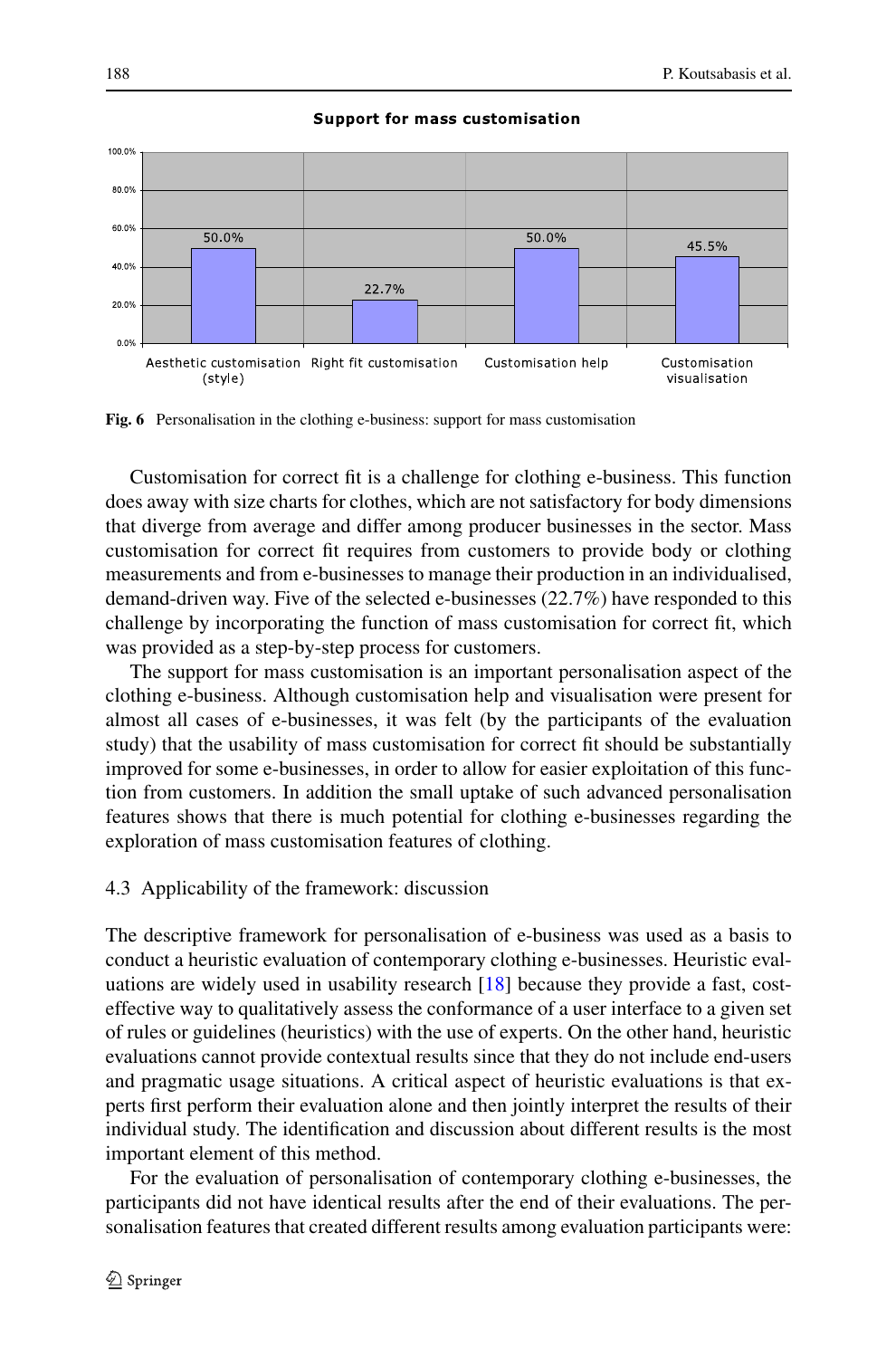- Support for customer search—personal guide: although the notion of a personal guide is explained as an autonomous or interactive software assistant (agent) or live help (human assistant) one participant felt that an extensive customer service, even if not interactive or live, should also be included in the definition. As a result, the results of this participant scored highly than the others in this respect (33.3% instead of the 4.8%, which was finally agreed after discussion).
- Support for customer decision—designer's view: some e-businesses explicitly included the designer opinion about an item, while other present satisfactory design information but they do not associate this to specific designers. The participants agreed, after a discrepancy in their results to adopt a broader approach to the evaluation and accept that the latter e-businesses successfully addressed this feature.
- Support for mass customisation—aesthetic customisation: a considerable number of e-businesses provide customer options that affect the aesthetics of clothes including selecting colour, style and fabric. However the extent to which such personalisation features are offered differs significantly among e-businesses. The inconsistencies between the individual scores then led the participants to collaboratively re-examine once again the e-business sites in order to reach to an agreed suggestion per case.

Issues such as those identified above are common practice in heuristic evaluations. It should be clear that the aim of any such type of evaluation is not the mere scoring of elements, but their collaborative interpretation by participants on a basis that is provided by an empirical framework. Furthermore, if the personalisation framework is utilised in a contextual methodological approach (for example a user-based evaluation including pragmatic e-business scenarios), it would be probably required to refine some of the clusters of features in order to allow qualitative results in terms of other related personalisation issues such as ensuring user privacy [[33\]](#page-18-0), promoting trust [[6\]](#page-17-0), providing effective recommendations [\[31](#page-18-0)] and others. In any case, the important result of the exercise is that a cost-effective method has been produced that has provided valuable insight to the status of personalisation of contemporary clothing ebusinesses and has identified various areas of further development in dimensions such as the incorporation of user communities, customer-based product reviews and mass customisation for correct fit of clothing items.

### **5 Conclusions**

The paper introduced a descriptive reference framework for personalisation aspects of e-businesses. The focus of this work was to review existing work on personalisation and extend it by integrating this to typical e-business functions. The paper adopts a wide perspective for the concept of personalisation that aims to be of use for design and evaluation work to e-business stakeholders, including e-business managers and decision makers, designers and developers of personalisation for e-businesses and the large user/customer base. The proposed framework differs from previous work on e-business personalisation by achieving an integration of various practices of personalisation with e-commerce functionality for B2C e-commerce situations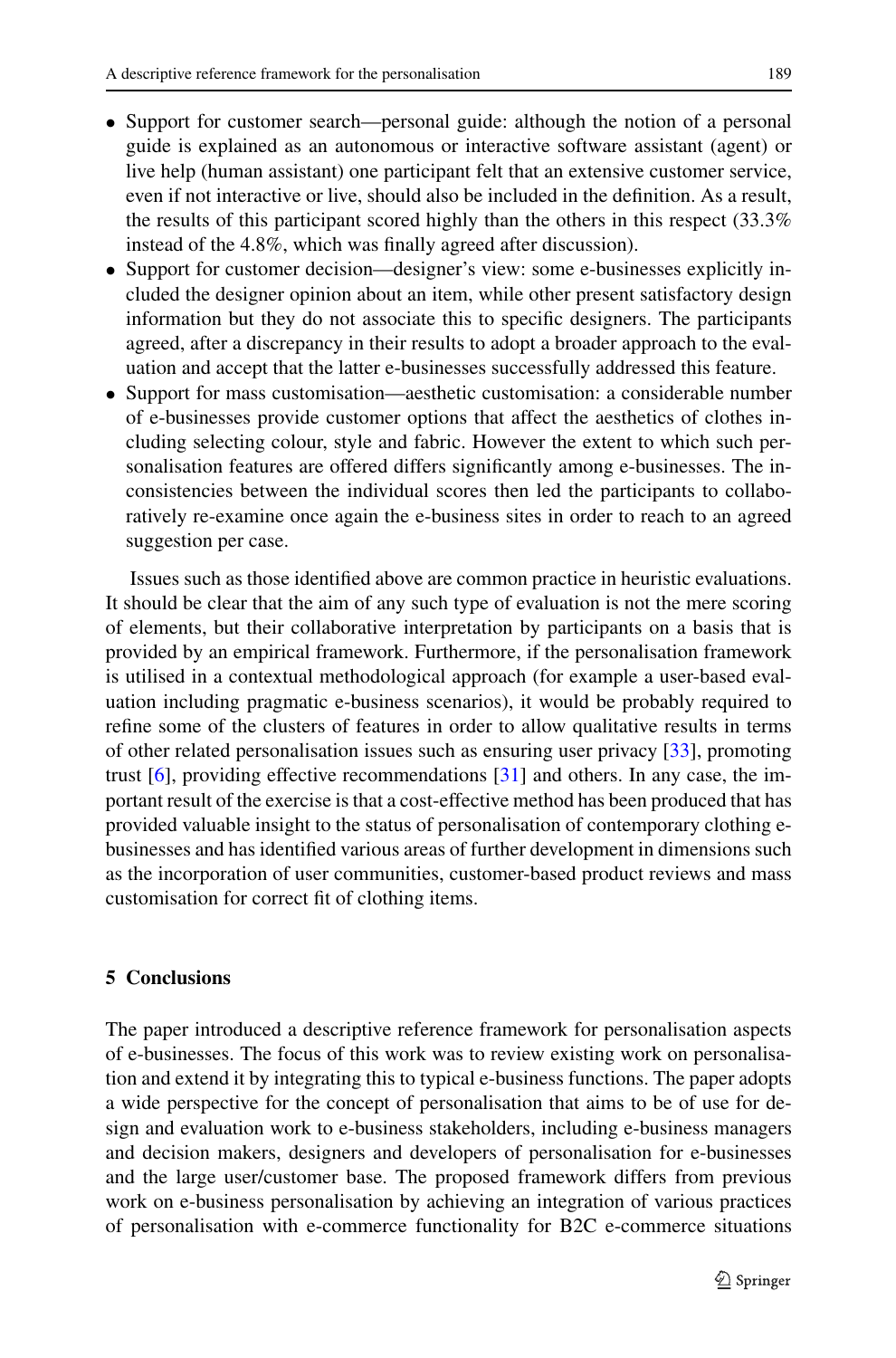<span id="page-17-0"></span>and by demonstrating its applicability through an evaluation case study of clothing e-retailers.

The applicability of the personalisation framework was demonstrated by its use for evaluation of contemporary e-businesses in the clothing sector. The application of the framework identified personalisation areas that have been inadequately exploited by the e-businesses examined, such as the use of online communities, customer-based product reviews and mass customisation for correct fit. It needs to be noted that the proposed framework should not be seen as a complete account of personalisation but as a basis for refinement in the identified dimensions, which may be re-emphasised or further extended depending on the context of application of this work.

Schonberg et al [\[26](#page-18-0)] recognize that, while there are several ways to personalise a Web site, it is not clear how and what to personalise to provide features that customers will value. The proposed framework provides guidance in this respect since it can be used as a sound basis for a range of practical applications including the aid for decision-making for e-business managers and customers, and its incorporation into design and evaluation methods for designers of e-commerce applications.

## **References**

- 1. Alpert, S. R., Karat, J., Karat, C.-M., Brondie, C., & Vergo, J. G. (2003). User attitudes regarding a user-adaptive e-commerce Web site. *User Modeling and User-Adapted Interaction*, *13*, 373–396.
- 2. Ardissono, L., & Maybury, M. (2004). Special issue on user modeling and personalization for television, preface. *User Modeling and User-Adapted Interaction*, *14*, 1–3.
- 3. Awad, N., & Krishnan, M. S. (2006). The personalization privacy paradox: An empirical evaluation of information transparency and the willingness to be profiled online for personalization. *Management Information Systems Quarterly*, *30*(1), 13–28.
- 4. Blackwell, R. D., Miniard, P. W., & Engel, J. F. (2001). *Consumer behaviour* (Vol. *9*). Fort Worth: Dryden Press.
- 5. Bonett, M. (2001). Personalization of Web services: Opportunities and challenges. *Ariadne*, *28*. [http://www.ariadne.ac.uk/issue28/personalization/intro.html.](http://www.ariadne.ac.uk/issue28/personalization/intro.html)
- 6. Briggs, P., Simpson, B., & De Angeli, A. (2004). Personalisation and trust: a reciprocal relationship? In *Designing personalized user experiences in e-commerce*. *Human-computer interaction series* (pp. 39–55). Dordrecht: Kluwer Academic.
- 7. Danculovic, J., Rossi, G., Schwabe, D., & Miaton, L. (2001). Patterns for personalized Web applications. In *Sixth European conference on pattern languages of programs*. [http://hillside.net/europlop.](http://hillside.net/europlop)
- 8. Electronic business in the textile, clothing and footwear industries: Adherence to traditional production and trading summary of sector studies, *e-business W@tch*, March 2005. [http://www.ebusiness-watch.org.](http://www.ebusiness-watch.org)
- 9. Fan, W., Gordon, M. D., & Pathak, P. (2005). Effective profiling of consumer information retrieval needs: a unified framework and empirical comparison. *Decision Support Systems*, *40*, 213–233.
- 10. Frias-Martineza, E., Magoulas, G., Chena, S., & Macredie, R. (2005). Modeling human behavior in user-adaptive systems: Recent advances using soft computing techniques. *Expert Systems with Applications*, *29*, 320–329.
- 11. Griffith, D. A., & Palmer, J. W. (1999). Leveraging the web for corporate success. *Business Horizons*, *42*(1), 3–10.
- 12. Hanani, U., Shapira, B., & Shoval, P. (2001). Information filtering: Overview of issues, research and systems. *User Modeling and User-Adapted Interaction*, *11*(3), 203–259.
- 13. Hanson, V., & Crayne, S. (2005). Personalization of Web browsing: Adaptations to meet the needs of older adults. *Universal Access in the Information Society*, *4*, 46–58.
- 14. Kim, W. (2002). Personalization: Definition, status, and challenges ahead. *Journal of Object Technology*, *1*(1), 29–40. [http://www.jot.fm/issues/issue\\_2002\\_05/column3.](http://www.jot.fm/issues/issue_2002_05/column3)
- 15. Kobsa, A., Koenemann, J., & Pohl, W. (2001). Personalised hypermedia presentation techniques for improving online customer relationships. *The Knowledge Engineering Review*, *16*(2), 111–155.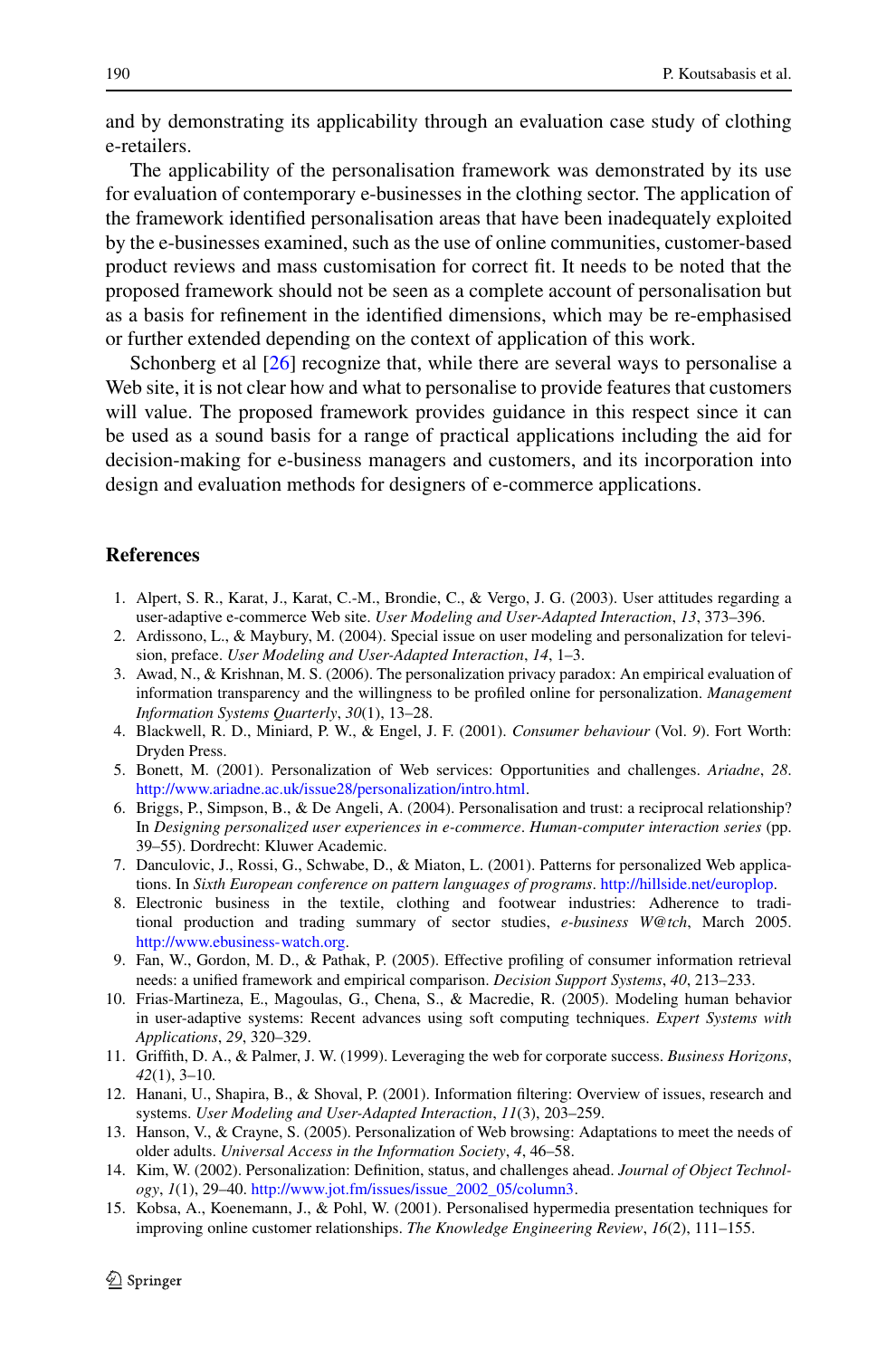- <span id="page-18-0"></span>16. McCrickard, S. D., & Chewar, C. M. (2003). Attuning notification design to user goals and attention costs. *Communications of the ACM Archive*, *46*(3), 67–72.
- 17. Murthi, B. P. S., & Sarkar, S. (2003). The role of the management sciences in research on personalization. *Management Science*, *49*(10), 1344–1362.
- 18. Nielsen, J. (1993). *Usability Engineering*. New York: Academic Press.
- 19. Papanikolaou, K., Grigoriadou, M., Kornilakis, H., & Magoulas, G. (2003). Personalizing the interaction in a Web-based educational hypermedia system: the case of INSPIRE. *User Modeling and User-Adapted Interaction*, *13*, 213–267.
- 20. Piller, F. T., & Stotko, C. (2002). Four approaches to deliver customized products and services with mass production efficiency. In: T. S. Durrani (Ed.), *Proceedings of the IEEE international engineering management conference. Managing technology for the new economy* (Vol. II, pp. 773–778). Cambridge University, UK, 18–20 August 2002.
- 21. Preece, J. (2000). *Online communities: designing usability, supporting sociability*. Chichester: Wiley.
- 22. Resnick, P., & Varian, H. R. (1997). Recommender systems. *Communications of the ACM*, *40*(3), 56–58.
- 23. Riemer, K., & Totz, C. (2003). The many faces of personalisation: An integrative economic overview of mass customisation and personalisation. In M. M. Tseng & F. T. Piller (Eds.), *The customer centric enterprise: advances in mass customization and personlization* (pp. 35–50). New York/Berlin: Springer.
- 24. Sarner, A., Berg, T., & Janowski, W. (2001). *Personalization: customer value beyond the Web*. Gartner Inc. Strategic analysis report, R-14-2601, 10 September 2001, [http://www.gartner.com.](http://www.gartner.com)
- 25. Schiaffino, S., & Anandi, A. (2004). User–interface agent interaction: personalization issues. *International Journal of Human-Computer Studies*, *60*, 129–148.
- 26. Schonberg, E., Cofino, T., Hoch, R., Podlaseck, M., & Sparagen, S. L. (2000). Measuring success. *Communications of the ACM*, *43*(8), 53–57.
- 27. Schubert, P., & Ginsburg, M. (2000). Virtual communities of transaction: the role of personalization in electronic commerce. *Electronic Markets*, *10*(1), 45–55.
- 28. Schubert, P., & Leimstoll, U. (2003). Extending ERP systems in SMEs into personalized e-commerce applications. In *Proceedings of the tenth research symposium on emerging electronic markets* (pp. 207–217). Bremen: University of Bremen.
- 29. Sicilia, M. (2005). Teaching e-commerce personalization technology: the need for a comprehensive view. *Journal of Information Technology Education*, *4*, 85–96.
- 30. Spiliopoulou, M. (2000). Web usage mining for Web site evaluation. *Communications of the ACM*, *43*(8), 127–134.
- 31. Swearingen, K., & Sinha, R. (2001). Beyond algorithms: An HCI perspective on recommender systems. In *Proceedings of the SIGIR 2001 workshop on recommender systems*.
- 32. Telang, R., & Mukhopadhyay, R. (2005). Drivers of web portal use. *Electronic Commerce Research and Applications*, *4*, 49–65.
- 33. Teltzrow, M., & Kobsa, A. (2004). Communication of privacy and personalization in e-business. In: *Proceedings of the WHOLES workshop A multiple view of individual privacy in the networked world*, Stockholm, Sweden.
- 34. Viorres, N., Koutsabasis, P., Arnellos, A., Darzentas, J. S., Velasco, C., Mohamad, Y., Spyrou, T., & Darzentas, J. (2003). An approach for personalisation and content adaptation of Internet applications based on user and device profiles. In *Proceedings of HCI international 2003* (*HCII 2003*), 24–26 June 2003, Heraklion, Crete.
- 35. Wietsma, R., & Ricci, F. (2005). Product reviews in mobile decision aid systems. In *Proceedings of pervasive mobile interaction devices* (*PERMID* 2005). [http://www.medien.ifi.lmu.de/permid2005.](http://www.medien.ifi.lmu.de/permid2005)
- 36. Wu, D., Tremaine, M., Instone, K., & Turoff, M. (2003). A framework for classifying personalization scheme used on e-commerce Websites. In *Proceedings of the 36th Hawaii international conference on system sciences* (*HICSS'03*).
- 37. Xu, D., & Wang, H. (2006). Intelligent agent supported personalization for virtual learning environments. *Decision Support Systems*, *42*(2), 825–843.

**Panayiotis Koutsabasis** Dr. Panayiotis Koutsabasis is an adjunct lecturer at the department of Product and Systems Design Engineering, University of the Aegean. He has a PhD from the University of the Aegean (2002), and MSc (1997) and BSc (1995) in Information Systems from the Athens University of Economics and Business. He has been working for more than 10 years in research projects in the areas of human– computer interaction, collaborative systems, e-commerce, distance learning, design support environments,